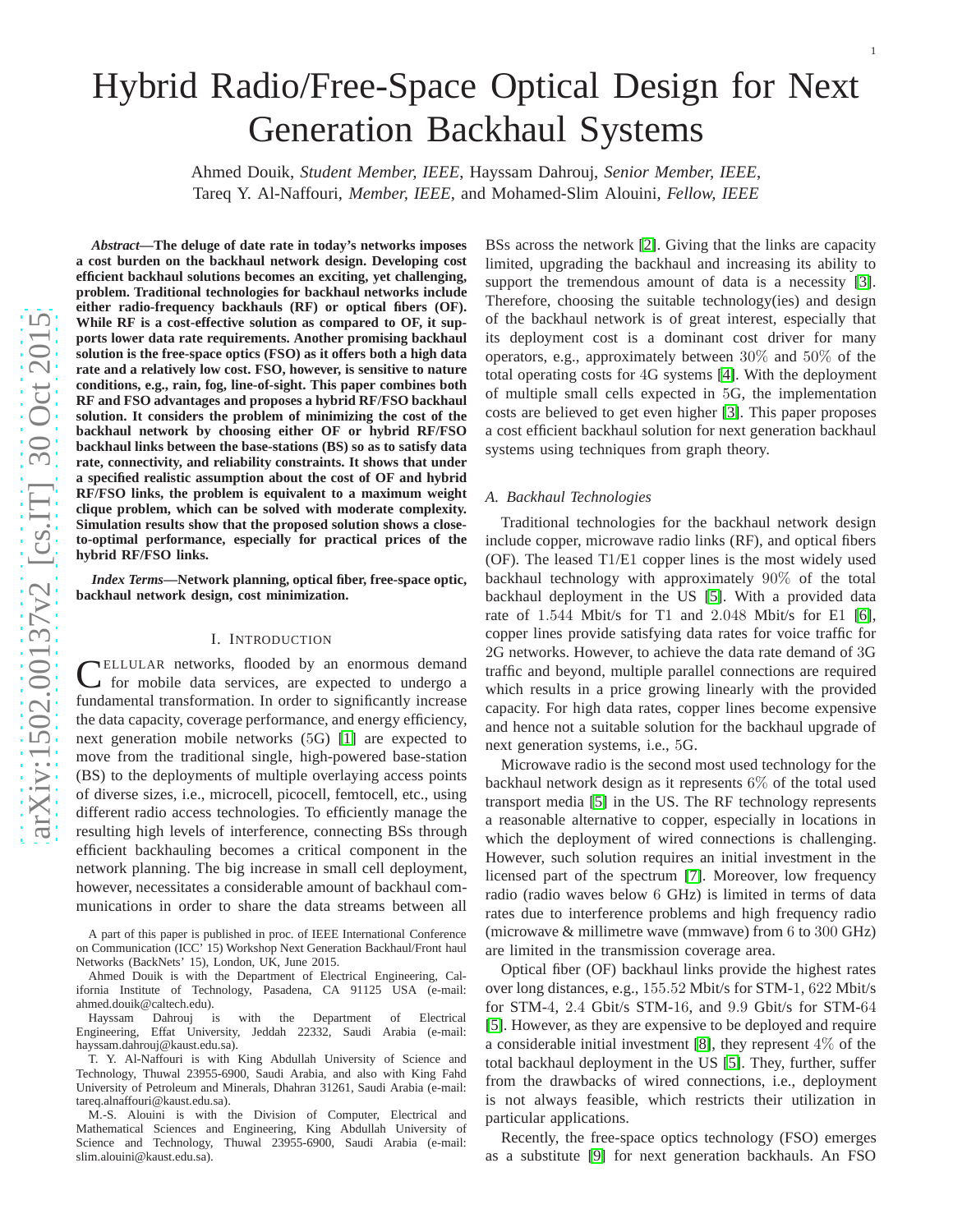link refers to a laser beam between a pair of photo-detector transceivers using the free-space as medium of transportation. Giving that its wavelength is in the micrometer range, which is an unlicensed band, FSO links are not only free to use but also immune to electromagnetic interference generated by the RF links. The high bandwidth and interference immunity features make an FSO link up to 25 fold more efficient than an RF link in terms of capacity [\[10\]](#page-12-9). FSO particularly represents a cost-efficient solution compared to OF.

In contrast with the omni-reliability of the OF and RF links, FSO links are sensitive to weather conditions, e.g., fog, snow, and rain [\[11\]](#page-12-10). Therefore, reliability becomes an important factor to address for the design of FSO-based backhaul networks. To cope with such varying reliability, and combine the advantages of RF (reliability) and FSO (capacity), the hybrid RF/FSO backhaul becomes an attractive cost-effective and reliable solution. Hybrid RF/FSO transmits, when possible, simultaneously on both the RF and FSO links. In harsh weather conditions that affect the FSO link, the data is sent solely on the RF link [\[12\]](#page-12-11). Moreover, hybrid RF/FSO transceivers can be quickly deployed over several kilometers [\[13\]](#page-12-12) and can also be easily combined with OF links [\[14\]](#page-12-13). For all previously mentioned benefits, hybrid RF/FSO is a graceful complementary option for upgrading the existing backhaul network [\[15\]](#page-12-14), as further shown in our paper.

### *B. Related Work*

In the past few years, hybrid RF/FSO attracted a significant amount of research. Most of the current work [\[16\]](#page-12-15), [\[17\]](#page-12-16) focus on the determination of the factors affecting the FSO link performance, e.g, weather conditions, scintillation, ect., and finding solutions to improve the quality, e.g., use of multiple lasers and multiple apertures, etc. However, fundamental problems of hybrid RF/FSO architecture optimization for the backhaul network topology design are only at their beginning.

The authors in [\[18\]](#page-12-17) design an efficient and scalable algorithm to optimize a given physical layer objective for 2 and 3 optical transceivers per node with a minimum number of links. The authors in [\[19\]](#page-12-18), [\[20\]](#page-12-19) propose upgrading an RF network by optimally deploying the minimal number of FSO transceivers so as to achieve a given throughput. While Kashyap *et al* [\[10\]](#page-12-9) design a routing algorithm for hybrid RF/FSO networks that backs up the traffic to the FSO routes when the RF links could not carry it, Rak *et al* [\[12\]](#page-12-11) introduce a linear integer programming model to determine routing in hybrid RF/FSO network in which the FSO link availability is varying with the weather conditions. In [\[21\]](#page-12-20), the authors consider a hybrid RF/FSO system in which the RF and FSO links operate at different data rates. They derive an upper bound for the capacity per node that is asymptotically achievable for random networks.

Numerous mixed integer programming model are proposed to formulate the problem of backhaul network design using hybrid RF/FSO technology. In particular, Son *et al* [\[22\]](#page-12-21) present an algebraic connectivity-based formulation for the design of the backbone of wireless mesh networks with FSO links and solve it using a greedy approach that iteratively inserts nodes to maximize the algebraic connectivity. The authors in [\[23\]](#page-12-22) propose to maximize the network throughput by installing as many FSO links as possible under the constraint that the number of FSO links in a node is bounded. In [\[24\]](#page-12-23), Ahdi *et al* introduce a mixed integer programming model to find the optimal placement of FSO links in order to upgrade an existing RF backhaul network. Similarly, reference [\[20\]](#page-12-19) propose to improve an existing RF backhaul network with FSO links using the minimum number of FSO links to guarantee a target network throughput when RF links are non-available due to interference.

This paper suggests upgrading a pre-deployed OF backhaul network using hybrid RF/FSO links, and, hence, is related to the concept developed in [\[6\]](#page-12-5), [\[25\]](#page-12-24), [\[26\]](#page-12-25). The authors in [\[6\]](#page-12-5) consider the upgrade of a pre-deployed OF backhaul network using FSO links and mirrors for nodes not in line-ofsight of each other. For two link-disjoint paths networks, they formulate the problem as a mixed integer programming and extend the study in [\[25\]](#page-12-24) to K link-disjoint paths. In [\[26\]](#page-12-25), the same group of authors analyze the impact of the parameter  $K$ on the design. This paper extends the concept by suggesting using hybrid RF/FSO links, considering a minimum reliability constraint, and proposing a close-to-optimal explicit solution using graph theory techniques.

# *C. Contributions*

This paper examines the problem of upgrading a predeployed OF backhaul network. It considers the problem of minimizing the cost of the backhaul network by choosing either OF or hybrid RF/FSO backhaul links between the base-stations (BS) so as to satisfy data rate, connectivity, and reliability constraints. Unlike our recent works which focus on connecting BSs through  $K$  link-disjoint paths in order to cope with possible link failures (see [\[27\]](#page-12-26) for the business case of the RF backhaul, and [\[28\]](#page-12-27) for the technical details of the proposed resilient solution), a primary concern of the current paper is to guarantee network connectivity achieved by connecting each pair of nodes in the network, possibly via multiple hops. While the deployment cost of hybrid RF/FSO links depends mainly on the expense of the hybrid RF/FSO transceivers, the implementation cost of OF links depends mostly on the distance between the two end nodes. On the other hand, OF links always satisfy the data rate and reliability constraint. The performance of hybrid RF/FSO, however, degrades with the distance and the number of installed links. The paper solves the problem using graph theory techniques by introducing the corresponding planning graph. The paper's main contribution is to provide a close-tooptimal explicit solution to the problem. The paper shows that under a specified realistic assumption about the cost of OF and hybrid RF/FSO links, the problem can be reformulated as a maximum weight clique problem, that can be globally solved using efficient algorithms [\[29\]](#page-12-28)–[\[32\]](#page-12-29).

The rest of this paper is organized as follows: Section [II](#page-2-0) presents the considered system model and the problem formulation. In Section [III,](#page-3-0) the planning problem is approximated by a more tractable one. Section [IV](#page-4-0) illustrates the proposed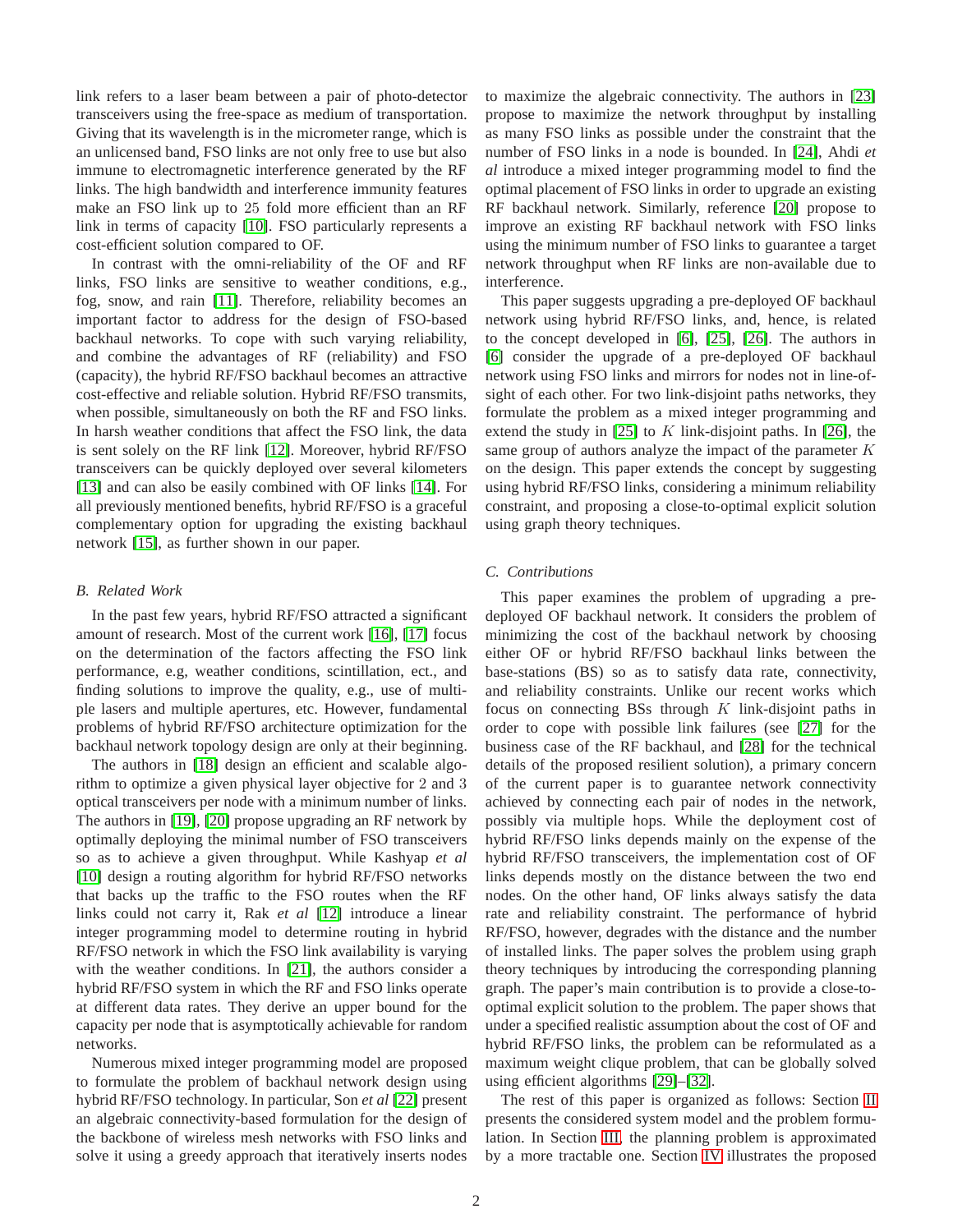

<span id="page-2-1"></span>Fig. 1. Network containing 5 base-stations connected with OF and hybrid RF/FSO links.

solution. Before concluding in Section [VI,](#page-7-0) simulation results are presented in Section [V.](#page-5-0)

## <span id="page-2-0"></span>II. SYSTEM MODEL AND PROBLEM FORMULATION

#### *A. System Model and Parameters*

This paper considers a backhaul network connecting a set  $\mathcal{B} = \{b_1, \cdots, b_M\}$  of M base-stations with pre-deployed OF connections. All nodes (interchangeably denoting basestations) are assumed to have a line-of-sight connections. Therefore, each node can be connected to any other node with either an OF or a hybrid RF/FSO connection, as in Figure [1](#page-2-1) which shows a network containing 5 base-stations.

Let  $P_{ij}$ ,  $1 \leq i, j \leq M$  be a binary variable indicating the existence, i.e.,  $P_{ij} = 1$ , of a pre-deployed OF link between base-stations  $b_i$  and  $b_j$  and  $P_{ij} = 0$  otherwise. For simplicity of notations,  $P_{ij}$  may be also written as  $P(b_i, b_j)$ .

Let  $\pi_{ij}^{(O)}$  and  $\pi_{ij}^{(h)}$  the cost an OF and a hybrid RF/FSO link between nodes  $b_i$  and  $b_j$ , respectively. Obviously, the functions  $\pi_{ij}^{(O)}$  and  $\pi_{ij}^{(h)}$  are positive and symmetric, e.g.,  $\pi_{ij}^{(O)} = \pi_{ji}^{(O)}$ . Finally, as hybrid RF/FSO is a cost effective solution, the paper assumes that  $\pi_{ij}^{(h)} \leq \pi_{ij}^{(O)}$ ,  $\forall i, j \in \mathcal{B}$ .

Let  $D_{ij}^{(O)}$  and  $D_{ij}^{(h)}$  be the provided data rates of an OF and a hybrid RF/FSO links between nodes  $b_i$  and  $b_j$ , respectively. Let  $D_t$  be the targeted data rate. Since the OF provides high data rates, without loss of generality, this work assumes that  $D_{ij}^{(O)} \geq D_t, \forall i \neq j \in \mathcal{B}.$ 

Similarly, let  $R_{ij}^{(O)}$  and  $R_{ij}^{(h)}$  be the reliability of an OF and a hybrid RF/FSO links between nodes  $b_i$  and  $b_j$ , respectively. Let  $\alpha$  be the targeted reliability. As OF links are always reliable, this paper assumes that  $R_{ij}^{(O)} \ge \alpha, \forall i \ne j \in \mathcal{B}$ .

## *B. Problem Formulation*

Let  $X_{ij}$ ,  $1 \leq i, j \leq M$  be a binary variable indicating if base-stations  $b_i$  and  $b_j$  are connected with an OF connection. Similarly, let  $Y_{ij}$ ,  $1 \leq i, j \leq M$  indicate if they are connected with a hybrid RF/FSO link. To simplify the problem formulation and constraints, this paper takes as a convention that  $X_{ii} = Y_{ii} = 0, \forall i \in \mathcal{B}$  in all the rest of the equations.

This paper considers the problems of minimizing the network deployment cost under the following constraints:

- 1) C1: Some nodes have pre-deployed OF links.
- 2) C2: Connections between nodes can be either OF or hybrid RF/FSO.
- 3) C3: Each node has a data rate that exceeds the targeted data rate.
- 4) C4: The reliability of each node exceeds the targeted reliability.
- 5) C5: Each node can communicate with any other node through single or multiple hop links.

Let the Laplacian matrix L be defined as  $L = D - C$ , where  $\mathbf{D} = \text{diag}(d_1, \cdots, d_M)$  is a diagonal matrix with  $d_i = \sum_{j=1}^{M} X_{ij} + Y_{ij}$  and  $c_{ij} = X_{ij} + Y_{ij}$ . The diagonalization of the Laplacian matrix is given by  $L = QAQ^{-1}$ , where  $\Lambda = \text{diag}(\lambda_1, \dots, \lambda_M)$  with  $\lambda_1 \leq \lambda_2 \leq \dots \leq \lambda_M$ . The connectivity condition C5 of the matrix can be written using the algebraic formulation proposed in [\[33\]](#page-12-30) as  $\lambda_2 > 0$ .

The following lemma introduces the cost-efficient backhaul design problem formulation:

**Lemma 1.** *The problem of minimizing the cost of the backhaul network planning can be formulated as:*

$$
\min \frac{1}{2} \sum_{i=1}^{M} \sum_{j=1}^{M} X_{ij} \pi_{ij}^{(O)} + Y_{ij} \pi_{ij}^{(h)}
$$
(1a)

$$
s.t. X_{ij} = X_{ji}
$$
 (1b)

<span id="page-2-8"></span><span id="page-2-2"></span>
$$
Y_{ij} = Y_{ji} \tag{1c}
$$

<span id="page-2-9"></span><span id="page-2-4"></span>
$$
X_{ij}P_{ij} = P_{ij} \tag{1d}
$$

$$
X_{ij}Y_{ij} = 0
$$
 (1e)

<span id="page-2-6"></span><span id="page-2-5"></span>
$$
\sum_{j=1}^{M} X_{ij} D_t + Y_{ij} D_{ij}^{(h)} \ge D_t
$$
 (1f)

<span id="page-2-7"></span>
$$
1 - \prod_{j=1}^{M} (1 - X_{ij}\alpha)(1 - Y_{ij}R_{ij}^{(h)}) \ge \alpha \tag{1g}
$$

<span id="page-2-10"></span><span id="page-2-3"></span>
$$
\lambda_2 > 0 \tag{1h}
$$

$$
X_{ij}, Y_{ij} \in \{0, 1\}, \ 1 \le i, j \le M,\tag{1i}
$$

*where the optimization is over both binary variables*  $X_{ij}$  *and*  $Y_{ij}$ .

*Proof:* To formulate the problem, the objective function and the system constraints C1 to C5 are expressed in terms of the variables  $X_{ij}$  and  $Y_{ij}$ . Combining all the expressions yields the optimization problem [\(1\)](#page-2-2). The complete proof can be found in Appendix [A.](#page-7-1)

The optimization problem [\(1\)](#page-2-2) is equivalent to a weighted Steiner tree problem which is NP-hard with a complexity of order  $2^{M^2}$ . The optimal solution to such problem is referred to as the optimal planning. The rest of this paper proposes an efficient method to solve the problem [\(1\)](#page-2-2), under the assumption that the hybrid RF/FSO connection between two nodes that are not neighbors is always more expensive than the cost of the OF connections between each node and its closest neighbour. The rationale for such assumption is that, for short distances, OF links are much cheaper than hybrid RF/FSO ones. Under this assumption, the next section shows that the solution for backhaul network design becomes mathematically tractable with a complexity of order  $2^M$ .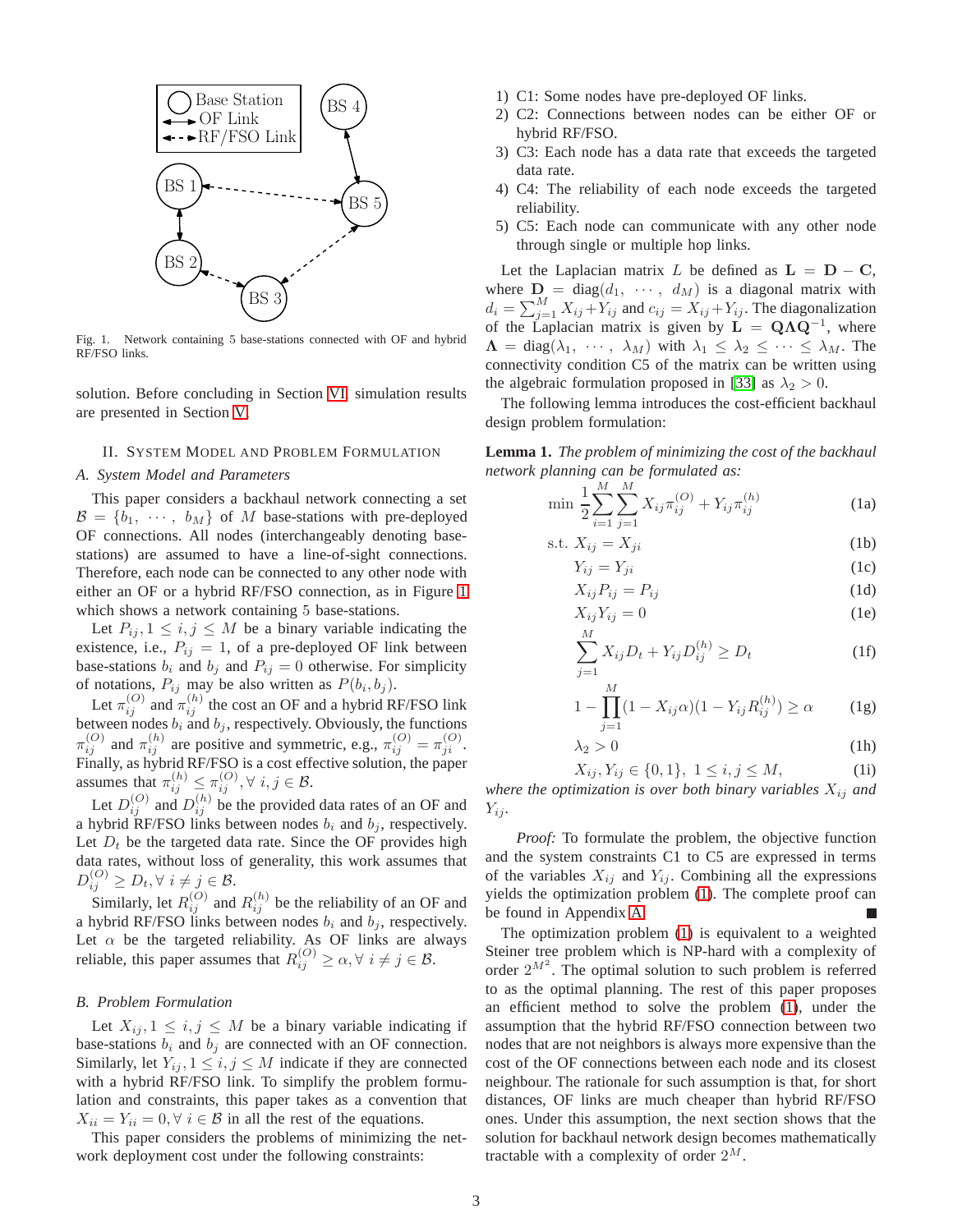#### III. PROBLEM APPROXIMATION

<span id="page-3-0"></span>As highlighted above, the original optimization problem [\(1\)](#page-2-2) is an NP-hard problem. The difficulty in solving the problem lies particularly in the structure of constraint [\(1h\)](#page-2-3) and in simultaneously optimizing [\(1\)](#page-2-2) over both binary variables  $X_{ij}$ and  $Y_{ij}$ . This section presents an efficient heuristic to solve the problem under the assumption that the hybrid RF/FSO connection between two nodes that are not neighbors is always more expensive than the OF connections between each node and its closest neighbour. The assumption is motivated by the fact that, for short distances, OF links are much cheaper than hybrid RF/FSO ones. The heuristic is based on first finding the solution to the problem when only OF links can be used. Afterwards, it solves an approximate of the backhaul network planning problem via relating problem [\(1\)](#page-2-2) to solution reached by the planning problem when only OF links are allowed.

#### *A. Optimal Planning Using Optical Fiber Only*

The following lemma introduces the reduced problem when only OF links are allowed.

**Lemma 2.** *The problem of backhaul design with minimum cost, when only OF links are allowed, is the following:*

$$
\min \frac{1}{2} \sum_{i=1}^{M} \sum_{j=1}^{M} X_{ij} \pi_{ij}^{(O)} \tag{2a}
$$

$$
s.t. X_{ij} = X_{ji}
$$
 (2b)

$$
X_{ij}P_{ij}=P_{ij}
$$
 (2c)

$$
\lambda_2 > 0 \tag{2d}
$$

$$
X_{ij} \in \{0, 1\}, \ 1 \le i, j \le M. \tag{2e}
$$

*Proof:* To show this lemma, it is sufficient to show that, for backhaul network using only OF links, i.e.,  $Y_{ij} = 0, \forall i, j$ , constraints [\(1c\)](#page-2-4), [\(1e\)](#page-2-5), [\(1f\)](#page-2-6), and [\(1g\)](#page-2-7) become redundant. This can easily be done by noting that for a connected graph, each node is connected to, at least, another node. Since only a single OF connection is sufficient to ensure throughput and reliability, the constraints become redundant.

To solve the problem mentioned above, the paper proposes to cluster BSs, according to the minimal price. First, a cluster  $Z$  containing all BSs is formed. For each connected nodes with pre-deployed OF links, the base-stations are merged into a single group (belonging to the big cluster  $\mathcal{Z}$ ) and the corresponding  $X_{ij}$  set to 1. Afterwards, find the two minimumprice clusters and merge them into a single group. The cost between two clusters is defined as the minimum cost between all BS in each cluster. When two clusters are merged, the two minimum-price BSs in each cluster are connected through an OF link. The process is repeated until only one group remains in the system. In other words, the process terminates when all nodes are merged into a single cluster, i.e.,  $|\mathcal{Z}| = 1$ . The steps of the algorithm are summarized in Algorithm [1.](#page-3-1) The following theorem characterizes the solution produced by Algorithm [1](#page-3-1) with respect to the problem defined in Lemma [2:](#page-3-2)

<span id="page-3-4"></span>**Theorem 1.** *The solution reached by Algorithm [1](#page-3-1) is the optimal solution to the problem proposed in Lemma [2.](#page-3-2) Such*

## <span id="page-3-1"></span>**Algorithm 1** Optimal planning using only OF links

**Require:**  $\mathcal{B}$ ,  $P_{ij}$ , and  $\pi^{(O)}$ . Initialize  $X_{ij} = P_{ij}, 1 \le i, j \le M$ . Initialize  $\mathcal{Z} = \emptyset$ . **for all**  $b \in \mathcal{B}$  **do** Initialize  $t = 0$ . **for all**  $Z \in \mathcal{Z}$  **do** for all  $b' \in Z$  do **if**  $P(b, b') = 1$  **then**  $\mathcal{Z} = \mathcal{Z} \setminus \{Z\}.$  $Z = \{Z, b\}.$  $\mathcal{Z} = \{Z, \{Z\}\}.$  $t=1$ . **end if end for end for if**  $t = 0$  **then**  $\mathcal{Z} = \{ \mathcal{Z}, \{b\} \}.$ **end if end for while**  $|\mathcal{Z}| > 1$  **do**  $(Z_i, Z_j) = \arg\min_{Z, Z' \in \mathcal{Z}}$  $Z \neq Z'$  $\lceil$  $\begin{array}{c}\n\min_{b \in Z} \\
b' \in Z'\n\end{array}$  $\pi^{(O)}(b,b')$ 1  $\vert \cdot$  $(b_i, b_j) = \arg\min_{\substack{b \in Z_i \ b' \in Z_j}}$  $\pi^{(O)}(b, b').$  $X_{ij} = X_{ji} = 1.$  $\mathcal{Z} = \mathcal{Z} \setminus \{Z_i\}.$  $\mathcal{Z} = \mathcal{Z} \setminus \{Z_i\}.$  $\mathcal{Z} = \{ \mathcal{Z}, \{ Z_i, Z_j \} \}.$ **end while**

<span id="page-3-7"></span><span id="page-3-6"></span><span id="page-3-5"></span><span id="page-3-3"></span><span id="page-3-2"></span>*solution is referred to, in this paper, as the optimal OF only planning.*

*Proof:* To prove this theorem, we employ a two-stage proof. The first part of the proof shows that the solution reached by Algorithm [1](#page-3-1) is the optimal solution to the problem proposed in Lemma [2](#page-3-2) for a network without pre-deployed OF links. The second part of the proof extends the result for networks with pre-deployed OF connections. Therefore, we first show that Algorithm [1](#page-3-1) produces a feasible solution to the problem. Afterwards, we show that any graph that can be reduced, using an algorithm similar toAlgorithm [1,](#page-3-1) to a single cluster includes the graph designed by Algorithm [1.](#page-3-1) Finally, we show that any solution that cannot be reduced to a single group is not optimal. The complete proof can be found in Appendix [B.](#page-8-0)

#### *B. Problem Approximation*

This subsection approximates the backhaul network planning problem [\(1\)](#page-2-2) under the assumption that a hybrid RF/FSO connection between two nodes that are not neighbours is more expensive than the OF links between each node and its closest neighbour. We first define  $b_{i^*}$  as the closest node to base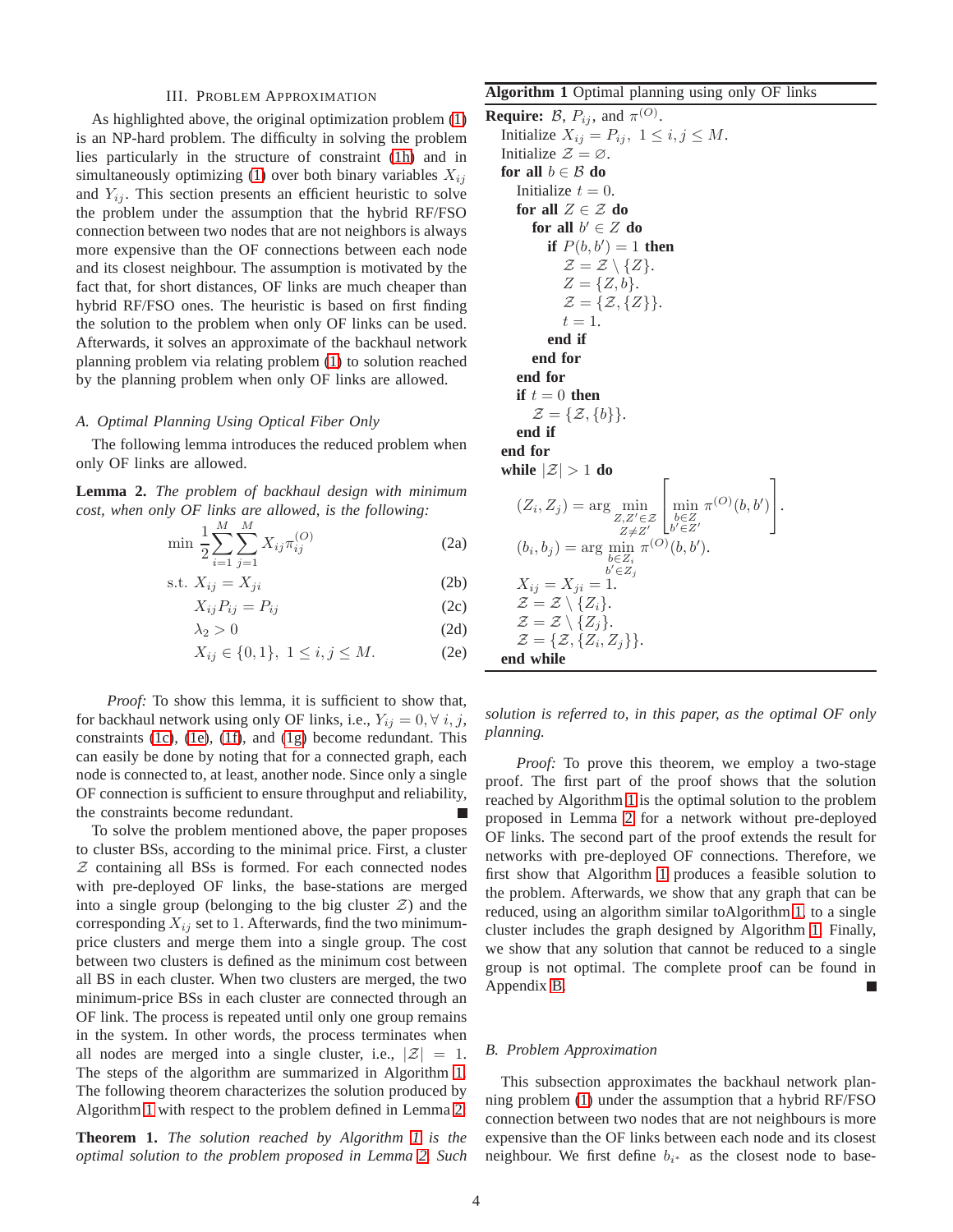station  $b_i$  as follows:

$$
b_{i^*} = \arg\min_{\substack{b \in \mathcal{B} \\ b \neq b_i}} \pi^{(O)}(b_i, b). \tag{3}
$$

The set of neighbours  $\mathcal{N}_i$  of base-station  $b_i$  is defined as the set of base-stations that are closest to base-station  $b_i$ , and that satisfy the connectivity condition. Mathematically, the condition can be written as:

$$
\mathcal{N}_i = \left\{ b \in \mathcal{B} \setminus b_i \text{ such that } \pi^{(h)}(b_i, b) \leq \max_{b_j \in \mathcal{B}} \overline{X}_{ij} \pi_{ij}^{(h)} \right\},\tag{4}
$$

where  $X_{ij}$ ,  $1 \leq i \neq j \leq M$  is the optimal solution found in solving the OF only planning problem [\(2\)](#page-3-3).

**Remark 1.** *The results presented in this paper do not depend on the definition of the set of neighbours*  $\overline{N}_i$  *of node*  $b_i$  *as long* as  $\mathcal{N}_i \subset \overline{\mathcal{N}}_i$ . Intuitively, as the set  $\overline{\mathcal{N}}_i$  gets bigger and bigger, *the approximation of the solution is more tight. For*  $\overline{N}_i$  =  $\mathcal{B} \setminus \{b_i\}$ , the proposed algorithm reduces to an exhaustive *search.*

The assumption that two nodes that are far away from each others (i.e., not neighbours) connected with hybrid RF/FSO link generate a cost greater that the expense of the same nodes connected with OF links with their closest neighbours can be written  $\forall$   $(b_i, b_j) \notin \mathcal{N}_j \times \mathcal{N}_i$  as follows:

$$
\pi_{ii^*}^{(O)} + \pi_{jj^*}^{(O)} \le \pi_{ij}^{(h)}.
$$
\n(5)

Let  $\mathcal{R}_i = \{b_j \in \mathcal{B} \setminus \{b_i\} \mid R^{(h)}_{ij} \geq \alpha\}$  be the set of nodes that satisfy, by their own, the reliability condition for node  $b_i$ . Based on the above assumption and definitions, the following lemma approximates the optimization problem [\(1\)](#page-2-2) under the assumption [\(5\)](#page-4-1).

**Lemma 3.** *The problem of backhaul network cost minimization design using OF and hybrid RF/FSO connections can be approximated by the following problem:*

$$
\min \frac{1}{2} \sum_{i=1}^{M} \sum_{j=1}^{M} X_{ij} \pi_{ij}^{(O)} + Y_{ij} \pi_{ij}^{(h)}
$$
(6a)

$$
s.t. X_{ij} = X_{ji}
$$
\n(6b)

$$
Y_{ij} = Y_{ji} \tag{6c}
$$

$$
X_{ij}P_{ij} = P_{ij}
$$
\n(6d)

$$
X_{ij}Y_{ij} = 0
$$
 (6e)

$$
\sum_{j=1} X_{ij} D_t + Y_{ij} D_{ij}^{(h)} \ge D_t
$$
 (6f)

$$
\sum_{j=1}^{M} X_{ij}\tilde{\alpha} + \sum_{j \in \mathcal{R}_i} Y_{ij}\tilde{\alpha} + \sum_{j \in \overline{\mathcal{R}}_i} Y_{ij}R_{ij}^{(h)} \ge \tilde{\alpha} \qquad (6g)
$$

$$
(X_{ij} + Y_{ij})\overline{X}_{ij} = \overline{X}_{ij}
$$
 (6h)

$$
X_{ij}, Y_{ij} \in \{0, 1\}, \ 1 \le i, j \le M,\tag{6i}
$$

where  $\mathcal{R}_i = \mathcal{B} \setminus \mathcal{R}_i$  is the complementary set of  $\mathcal{R}_i$  and  $\tilde{\alpha} =$  $-\log(1-\alpha)$ .

*Proof:* To show that the original problem, it is sufficient to show that any solution to [\(6\)](#page-4-2) is a feasible solution to [\(1\)](#page-2-2). Therefore, we show that constraint [\(6g\)](#page-4-3) is equivalent to constraint [\(1g\)](#page-2-7) and that constraint [\(6h\)](#page-4-4) is included in constraint [\(1h\)](#page-2-3). The complete proof can be found in Appendix [C.](#page-10-0)

#### IV. PROPOSED SOLUTION

<span id="page-4-0"></span>This section proposes the solution for the approximate problem [\(6\)](#page-4-2). The solution is based first on constructing the network planning graph, and then on formulating the problem [\(6\)](#page-4-2) as a graph theory problem that can be optimally solved with moderate complexity.

#### *A. Planning Graph*

<span id="page-4-6"></span>In this section, we introduce the undirected *planning* graph  $\mathcal{G}(\mathcal{V}, \mathcal{E})$ , where V is the set of vertices and E the set of edges. Before stating the vertices construction and the edge connection, we first define the cluster  $C_i$  for each node  $b_i, 1 \leq i \leq M$  as follows:

$$
C_i = \{((X_{ij_1}, Y_{ij_1}), \cdots, (X_{ij_{|N_i|}}, Y_{ij_{|N_i|}})), \text{ such that}
$$
  
\n
$$
\bigcup_{j \in N_i} b_j = N_i
$$
  
\n
$$
X_{ij} P_{ij} = P_{ij}, \forall j \in N_i
$$
  
\n
$$
X_{ij} Y_{ij} = 0, \forall j \in N_i
$$
  
\n
$$
\sum_{j \in N_i} X_{ij} D_t + Y_{ij} D_{ij}^{(h)} \ge D_t
$$
  
\n
$$
\sum_{j \in N_i} X_{ij} \tilde{\alpha} + \sum_{j \in N_i \cap \overline{R}_i} Y_{ij} \tilde{\alpha} + \sum_{j \in N_i \cap \overline{R}_i} Y_{ij} R_{ij}^{(h)} \ge \tilde{\alpha}
$$

$$
\begin{aligned} \n\begin{aligned}\n\begin{aligned}\n\begin{aligned}\n\begin{aligned}\n\begin{aligned}\n\begin{aligned}\n\begin{aligned}\n\begin{aligned}\n\begin{aligned}\n\begin{aligned}\n\begin{aligned}\n\begin{aligned}\n\begin{aligned}\n\end{aligned}\n\end{aligned}\n\end{aligned}\n\end{aligned}\n\end{aligned}\n\end{aligned}\n\end{aligned}\n\end{aligned}\n\end{aligned}\n\left(\begin{aligned}\nX_{ij} + Y_{ij}\right) \overline{X}_{ij} = \overline{X}_{ij}, \forall j \in \mathcal{N}_i \right\}.\n\end{aligned}\n\end{aligned}
$$

<span id="page-4-1"></span>Define the weight of each element  $\gamma_i \in \mathcal{C}_i$ ,  $(\gamma_i)$  $\{(X_{ij_1}, Y_{ij_1}), \cdots, (X_{ij_{|\mathcal{N}_i|}}, Y_{ij_{|\mathcal{N}_i|}})\}\)$ , as follows:

<span id="page-4-5"></span>
$$
w(\gamma_i) = -\frac{1}{2} \sum_{j \in \mathcal{N}_i} X_{ij} \pi_{ij}^{(O)} + Y_{ij} \pi_{ij}^{(h)}.
$$
 (8)

<span id="page-4-2"></span>For each cluster  $\gamma_i \in \mathcal{C}_i$ , a vertex  $v_{ij}, 1 \leq j \leq |\mathcal{C}_i|$  is generated. Two distinct vertices  $v_{ij}$  and  $v_{kl}$  are connected with an edge in  $\mathcal E$  if the two following conditions are satisfied:

- <span id="page-4-10"></span>1) C1:  $i \neq k$ : The vertices represents different nodes in the network.
- <span id="page-4-12"></span>2) C2:  $(X_{ik}, Y_{ik}) = (X_{ki}, Y_{ki})$  if  $(b_i, b_k) \in (N_k, \mathcal{N}_i)$ : The vertices are non conflicting.

#### <span id="page-4-14"></span><span id="page-4-13"></span>*B. Proposed Algorithm*

The following theorem characterizes the solution of the approximated backhaul network planning problem [\(6\)](#page-4-2).

<span id="page-4-11"></span><span id="page-4-8"></span>**Theorem 2.** Let  $(X_{ij}^*, Y_{ij}^*), 1 \leq i, j \leq M$  be the optimal *solution to the planning problem* [\(6\)](#page-4-2) then we have  $X^*_{i,j}+Y^*_{i,j}=$ 1 *only if*  $(i, j) \in \mathcal{N}_j \times \mathcal{N}_i$ .

<span id="page-4-7"></span><span id="page-4-4"></span><span id="page-4-3"></span>*Proof:* To show this theorem, the scenarios that can result in a violation of the desired property are identified. Using the cost optimality, connectivity constraint, and the assumption about the relative value, all such scenarios are shown to be sub-optimal to [\(6\)](#page-4-2). Therefore, the optimal solution satisfies the property. The complete proof can be found in Appendix [D.](#page-10-1)

The following theorem links the solution of problem [\(6\)](#page-4-2) to the planning graph.

<span id="page-4-9"></span>**Theorem 3.** *The solution of the approximation of the backhaul network problem [\(6\)](#page-4-2) using hybrid RF/FSO can be formulated as a maximum weight clique, among the cliques of size* M *in*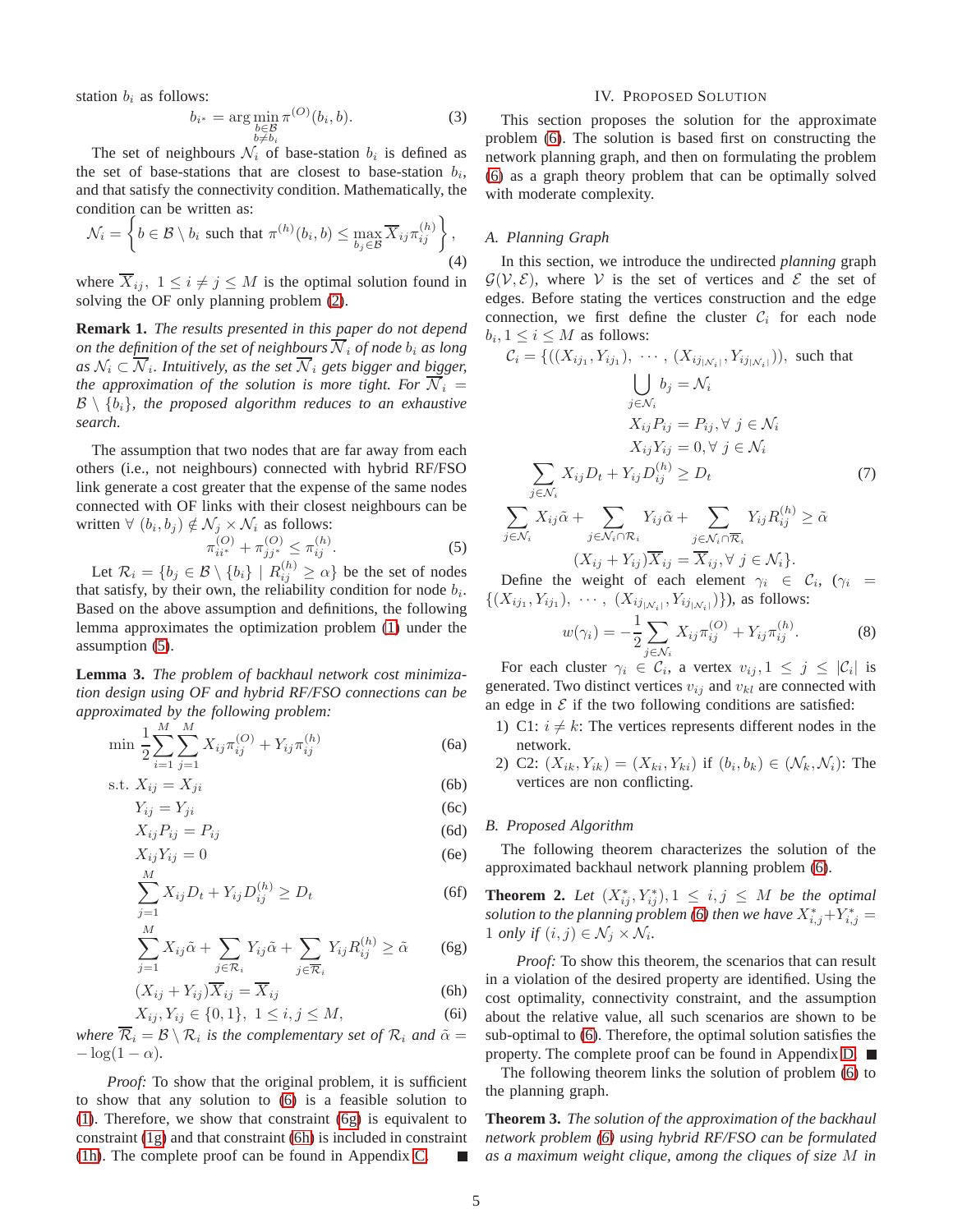*the planning graph, in which the weight of each vertex*  $v_{ij}$  *is the weight of the corresponding cluster*  $\gamma_i$  *defined in* [\(8\)](#page-4-5)*.* 

*Proof:* To prove this theorem, we first show that there is a one to one mapping between the set of feasible solutions of the problem  $(6)$  and the set of cliques of degree  $M$  in the planning graph  $\mathcal{G}(\mathcal{V}, \mathcal{E})$ . To conclude the proof, we show that the weight of the clique is equivalent to the merit function of the optimization problem [\(6\)](#page-4-2). The complete proof can be found in Appendix [E.](#page-11-0)

## *C. Complexity Analysis*

This subsection characterizes the complexity of solving the original  $0 - 1$  integer program proposed in [\(1\)](#page-2-2) and its relaxed version proposed in [\(6\)](#page-4-2).

In order to characterize the complexity of [\(1\)](#page-2-2), we first compute and reduce the number of variables. Initially, the number of  $X_{ij}$  and  $Y_{ij}$  is  $M^2$  each. However, as  $X_{ii}$  and  $Y_{ii}$ can take arbitrary values, the number reduces to  $M^2 - M$ variables each. Furthermore, from constraint [\(1b\)](#page-2-8) and [\(1c\)](#page-2-4) which translate the symmetry of the problem, only half of the variables are independent. Hence, the number of free variables is  $\frac{M^2 - M}{2}$ . Finally, the pre-deployed OF links, i.e., constraint [\(1d\)](#page-2-9), limits the number of variables. In fact, the constraint  $P_{ij} = 1$  translates to  $X_{ij} = 1$  and  $Y_{ij} = 0$ . Let  $\overline{P} = \sum_{i=1}^{M} \sum_{j=1}^{M} P_{ij}$  be the number of pre-deployed links. It can clearly be seen that the number of variables of  $X_{ij}$ and  $Y_{ij}$  is  $\frac{\dot{M}^2 - M - \overline{P}}{2}$ . Let  $\mathcal{P} = \{(i, j) | i < j, P_{ij} = 0\}$  be the set of nodes that do not have a pre-deployed links. From constraint [\(1e\)](#page-2-5), the variables  $X_{ij}$  and  $Y_{ij}$  are not independent. As only 3 combinations are possible, they can be represented by  $\frac{M^2-M-\overline{P}}{2}$  ternary variable  $Z_{ij}$ ,  $(i, j) \in \mathcal{P}$  defined as follows:

$$
Z_{ij} = \begin{cases} 0 & \text{if } X_{ij} = 0 \text{ and } Y_{ij} = 0 \\ 1 & \text{if } X_{ij} = 1 \text{ and } Y_{ij} = 0 \\ 2 & \text{if } X_{ij} = 0 \text{ and } Y_{ij} = 1. \end{cases}
$$
(9)

Therefore, the optimization problem [\(1\)](#page-2-2) can be written as follows:

$$
\min \sum_{(i,j)\in\mathcal{P}} \delta(Z_{ij} - 1)\pi_{ij}^{(O)} + \delta(Z_{ij} - 2)\pi_{ij}^{(h)}
$$
\n
$$
\text{s.t. } \sum_{j\in\mathcal{P}} \delta(Z_{ij} - 1)D_t + \delta(Z_{ij} - 2)D_{ij}^{(h)} \ge D_t
$$
\n
$$
1 - \prod_{j\in\mathcal{P}} (1 - \delta(Z_{ij} - 1)\alpha)(1 - \delta(Z_{ij} - 2)R_{ij}^{(h)}) \ge \alpha
$$

$$
\lambda_2 > 0
$$
  
\n
$$
Z_{ij} \in \{0, 1, 2\}, \ (i, j) \in \mathcal{P},
$$
\n(10)

where  $\delta(x)$  is the discrete Delta function equal to 1 if and only if its argument is equal to 0. The formulation in [\(10\)](#page-5-1) allows to derive the complexity of the optimal solution as proportional to  $\eta \frac{M^2 - M - \overline{P}}{2}$ , where  $1 < \eta \leq 3$  is the complexity constant that depends on the algorithm used to solving the weighted Steiner tree problem and where the extreme case  $\eta = 3$  reduces to the exhaustive search.

In order to characterize the complexity of the relaxed optimization problem [\(6\)](#page-4-2), we first identify the number of vertices in the planning graph. As the number of vertices depends on the relative position of the nodes, the data rates, and the reliability functions, this subsection characterizes the worst case complexity. Let  $n$  be the maximum number of neighbours of the nodes. From constraint [\(1e\)](#page-2-5), in each cluster, the number of vertices is bounded by  $3^n$ . Therefore, the number of vertices of the whole planning graph is bounded by  $3^n M$ . The formulation of the problem as a graph theory problem allows to derive the complexity of the approximate solution as proportional to  $\xi^{3^n M}$ , where  $1 < \xi \leq 2$  is the complexity constant that depends on the algorithm used to solving the maximum weight clique problem and where the extreme case  $\xi = 2$  reduces to the exhaustive search.

For the minimal number of neighbours as defined in [\(4\)](#page-4-6), the number of neighbours does not depend on the number of nodes  $M$  in the network. Therefore, for a large enough number of base-station, the realistic assumption about the cost of the OF and hybrid RF/FSO links the backhaul network design problem become more mathematically tractable with a reduction in complexity from an order of  $2^{M^2}$  to a complexity of order  $2^M$ .

#### V. SIMULATION RESULTS

<span id="page-5-0"></span>This section shows the performance of the proposed solution to the backhaul network planning problem using hybrid RF/FSO technology. The base-stations are randomly placed on a 5 Km long square. The pre-deployed OF links are randomly placed between the base-stations. The ratio of pre-deployed links by the total number of possible connections is of  $1/5$ . These simulation assume that the price, the provided data rate, and the reliability are sole function of the distance separating the two end nodes. The cost of a multi-mode OM3  $(50/125)$ OF link is, according to various constructors (Asahi Kasei, Chromis, Eska, OFS HCS) between 3 \$ and 30 \$ per meter depending on the number of cores. In these simulations, the cost of the optical transceivers, being negligible, is ignored, and a medium price  $\pi^{(O)} = 13.5$  \$ per meter is adopted. The cost of a hybrid RF/FSO link is taken to be independent of the distance. Given the prices offered by the different constructors (fSONA, LightPointe, and RedLine), two types of costs are considered:  $\pi^{(h)} = 10 \text{ k}\$  and 20 k\$. The price  $\pi^{(h)} = 40 \text{ k}\$ is proposed as a cut-off price for which hybrid RF/FSO do not represent any advantage.

<span id="page-5-1"></span>The data rate of a hybrid RF/FSO links is taken to be  $D_t$  over a distance  $d_D$  after which it decays exponentially. In other words,  $D^{(h)}(x) = D_t$  if  $x < d_D$  and  $D^{(h)}(x) =$  $D_t \exp^{-(x-d_D)}$  otherwise. The reliability follows a similar model. The maximal distance satisfying the reliability condition is  $d_R$ . For illustration purposes, the length  $d_D$  and  $d_R$ are assumed to be 3 and 2 Km unless indicated otherwise.

The numbers of base-stations, the price of the hybrid RF/FSO transceivers, and the distances  $d_D$  and  $d_R$  vary in the simulations so as to study the methods performance for various scenarios. The planning simulated in this section are the optimal planning (solution of [\(1\)](#page-2-2)), the OF only planning (solution of [\(2\)](#page-3-3)), and our proposed heuristic hybrid RF/FSO-OF planning (solution of [\(6\)](#page-4-2)).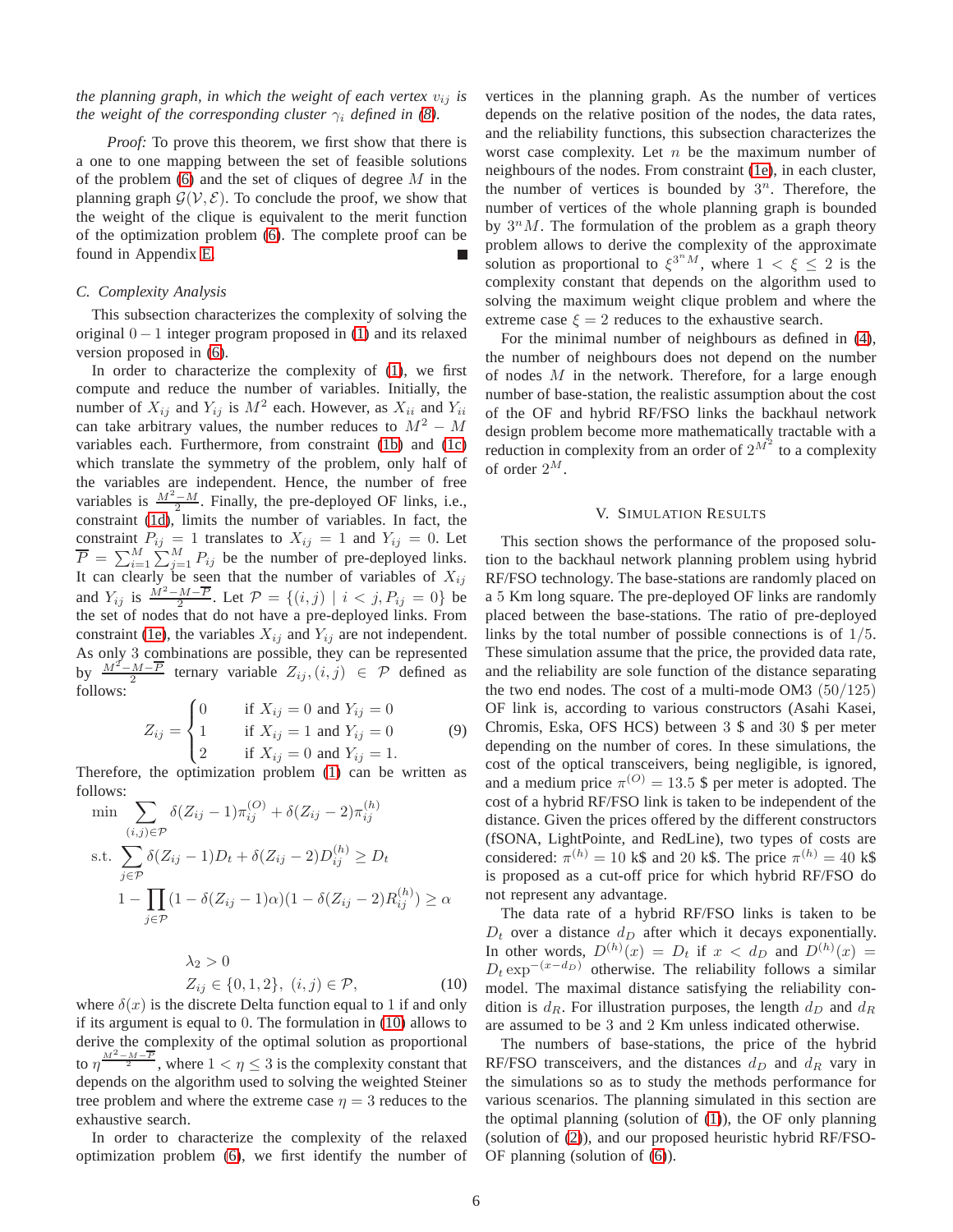

<span id="page-6-0"></span>Fig. 2. Mean cost of the network versus the number of base-stations  $M$ . The solid lines are obtained for a price of a hybrid RF/FSO links of  $\pi^{(h)} = 10$ k\$, the dashed for a cost  $\pi^{(h)} = 20$  k\$ and the dotted for the cutoff price  $\pi^{(h)} = 40$  k\$ at which the different planning coincide.



<span id="page-6-1"></span>Fig. 3. Mean cost of the network versus the cost of hybrid RF/FSO links  $\pi^{(h)}$ . The solid lines are obtained for some base-station  $M = 6$ , and the dashed for  $M = 7$ .

Figure [2](#page-6-0) plots the cost of the network versus the number of BSs, for various costs of the hybrid RF/FSO transceivers. We clearly see that the degradation of our proposed solution against the optimal solution becomes less severe when first the number of base-stations increases, and secondly when the hybrid RF/FSO transceivers become more expensive. The increase in performance in the first case can be explained by the fact that the connectivity opportunities of nodes increase as the number of base-stations increases, due to the rise in the neighbours sets  $\mathcal{N}_i$ . The gain in performance when the price of the hybrid RF/FSO transceivers increases can be explained by the fact that our assumption [\(5\)](#page-4-1) becomes more valid as the price of the hybrid RF/FSO transceivers increases.

Figure [3](#page-6-1) and Figure [4](#page-6-2) illustrate the cost of the network and the ratio of the OF link, respectively, against the expense of the hybrid RF/FSO transceivers. As shown in Figure [2,](#page-6-0) the performance of our proposed algorithm is more close to the one of the optimal planning as the cost of the hybrid RF/FSO transceivers increases. From Figure [4,](#page-6-2) we clearly see that if the hybrid RF/FSO transceivers are expensive enough, both the optimal and our proposed solution contain only OF links. In fact, for expensive hybrid RF/FSO transceivers, the OF links offers a noticeable rate advantage that explain their use. It is worth mentioning that for a cost  $\pi^{(h)} \geq 30$  k\$ in Figure [4,](#page-6-2) even though the link's nature utilized in the optimal solution



Fig. 4. Average percentage of OF connections versus the cost of hybrid RF/FSO links  $\pi^{(h)}$  for a network containing 7 nodes.

<span id="page-6-2"></span>

<span id="page-6-3"></span>Fig. 5. Average percentage of OF connections versus the distance  $d_D$ satisfying the data rate. The solid lines are obtained for a perfect reliability distance  $d_R = 2Km$  and the dashed one for  $d_R = 4Km$ .

and our proposed solution are different, the total cost of the network is almost the same (Figure [3](#page-6-1) for  $M = 7$ ).

To quantify the performance of the proposed algorithms with respect to the distance  $d<sub>D</sub>$ , Figure [5](#page-6-3) plots the percentage of the OF link used against the distance  $d_D$  for different reliability  $d_R$  and a price  $\pi_{(h)} = 20$  k\$. Figure [5](#page-6-3) depicts that for a small  $d_D$ , our proposed solution uses more OF links than the optimal solution. Whereas for a  $d_D \geq 2$  the ratio is almost the same. This can be explained by our choice of neighbours  $\mathcal{N}_i$ . The connectivity opportunities of our proposed solution are less than the one of the optimal solution. Hence, for small  $d_D$ , to satisfy the rate constraint our proposed solution connects to the neighbours using OF links since the hybrid RF/FSO links do not satisfy the constraint. The optimal solution connects to more nodes (outside the neighbours sets) to meet the rate constraint. We further note that for  $d_R = 2$ Km, the improvement in the provided data rate of the hybrid RF/FSO link does not decrease the total cost of the network as the used connections are the same. This can be explained by the fact that the solution is limited by the reliability constraint. Therefore, there is no gain in improving the provided data rate of the hybrid RF/FSO link unless the reliability of the connection is improved simultaneously.

Figure [6](#page-7-2) and Figure [7](#page-7-3) show the total cost of the network and the percentage of used OF links, respectively, against the maximum distance satisfying the reliability constraint  $d<sub>R</sub>$  for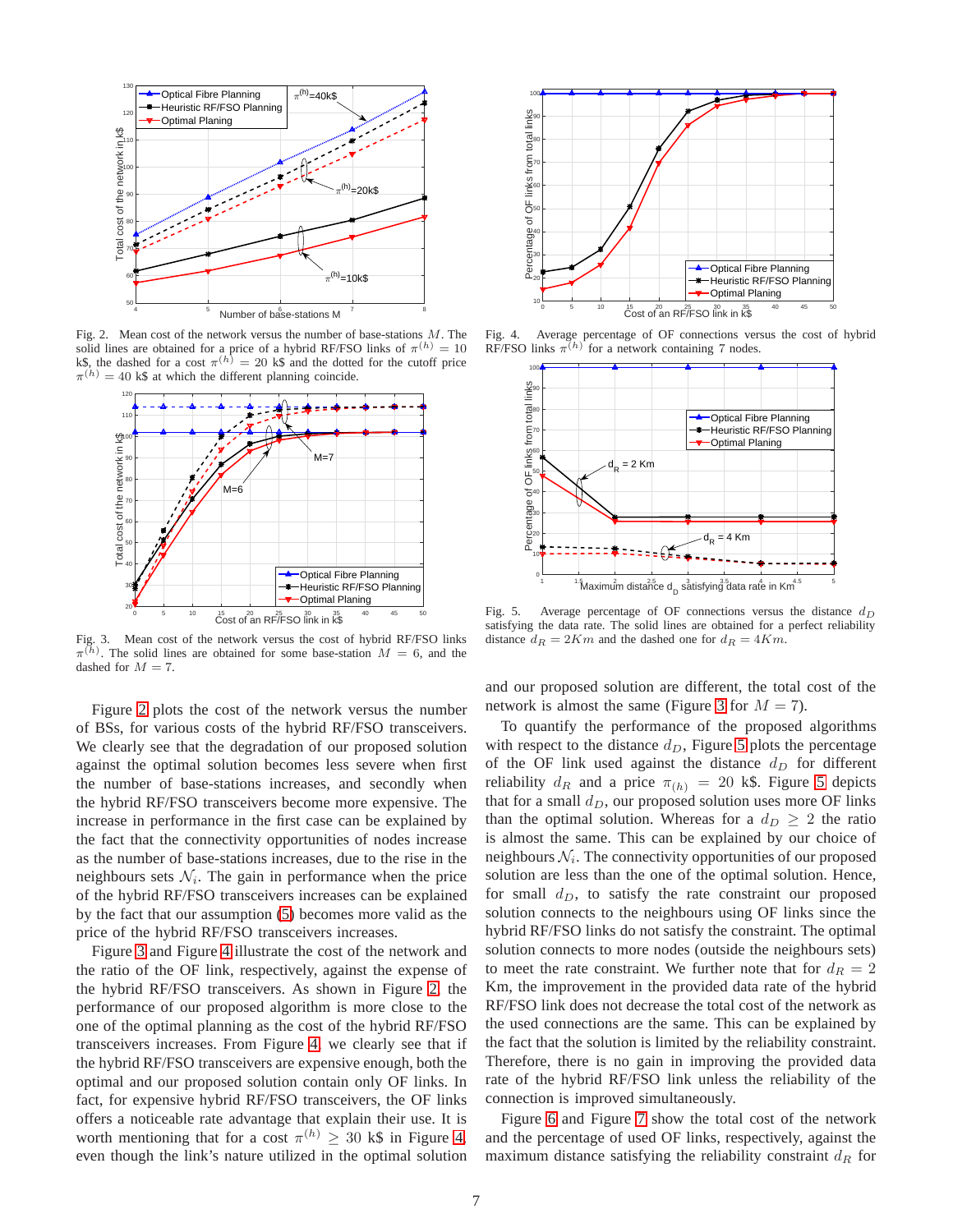

Fig. 6. Mean cost of the network versus the maximum distance  $d<sub>R</sub>$  satisfying the target reliability  $\alpha$  for a system containing 7 nodes.

<span id="page-7-2"></span>

<span id="page-7-3"></span>Fig. 7. Average percentage of OF connections versus the maximum distance  $d_R$  satisfying the target reliability  $\alpha$  for a network containing 7 nodes.

a system composed of  $M = 7$  base-stations and for different prices of hybrid RF/FSO of  $\pi^{(h)} = 20$  k\$. From Figure [6,](#page-7-2) as the reliability of the hybrid RF/FSO link increases, the proposed solution provides a cost similar to the optimal one. This can be explained by the fact that the reliability condition can be satisfied by connecting to base-stations inside the set of neighbours using exclusively hybrid RF/FSO links. The analysis is more corroborated by Figure [7](#page-7-3) that shows that the proposed solution uses more and more hybrid RF/FSO links as the reliability of such links increases. Hence, even if the optimal and heuristic hybrid FR/FSO plans are different for high reliability, the total deployment cost of the network is very similar.

Finally, to quantify the performance of the proposed solution against the target reliability,Figure [8](#page-7-4) and Figure [9](#page-7-5) plot the total cost of the network and the percentage of used OF links, respectively, against the reliability threshold  $\alpha$  for a system composed of  $M = 7$  base-stations and for different prices of hybrid RF/FSO links. Again, from Figure [9](#page-7-5) we clearly see that for expensive hybrid RF/FSO transceivers both the optimal solution and our proposed solution use exclusively OF links. Figure [8](#page-7-4) shows that, even for cheap hybrid RF/FSO transceivers, our proposed solution performs as good as the optimal solution for a reliability  $\alpha \geq 0.8$  even if the nature of the used links is not the same for that price as displayed in Figure [9.](#page-7-5)



<span id="page-7-4"></span>Fig. 8. Mean cost of the network versus the targeted reliability  $\alpha$ . The solid lines are obtained for a price of a hybrid RF/FSO links of  $\pi^{(h)} = 10$  k\$, the dashed for a cost  $\pi^{(h)} = 20$  k\$ and the dotted for the cutoff price  $\pi^{(h)} = 40$ k\$ at which the different planning coincide.



<span id="page-7-5"></span>Fig. 9. Average percentage of OF connections versus the targeted reliability α. The solid lines are obtained for a price of a hybrid RF/FSO links of  $\pi^{(h)} = 10$  k\$, the dashed for a cost  $\pi^{(h)} = 20$  k\$ and the dotted for the cutoff price  $\pi^{(h)} = 40$  k\$ at which the different planning coincide.

#### VI. CONCLUSION

<span id="page-7-0"></span>In this paper, we consider the problem of backhaul network design using the OF and hybrid RF/FSO technologies. We first formulate the planning problem under connectivity, rate constraints, and reliability. We, then, solve the problem optimally when only OF links are allowed. Using the solution of the OF deployment, we formulate an approximation of the general planning problem and show that under a realistic assumption about the relative cost of the OF links and the hybrid RF/FSO transceivers, the solution can be expressed as a maximum weight clique in the planning graph. Simulation results show that our approach shows a close-to-optimal performance, especially for practical prices of the hybrid RF/FSO. As a future research direction, network design can be investigated while taking into account the varying reliability the hybrid RF/FSO links.

## <span id="page-7-1"></span>APPENDIX A PROOF OF LEMMA [1](#page-2-10)

To show this lemma, this section express the objective function and the system constraints C1 to C5. The objective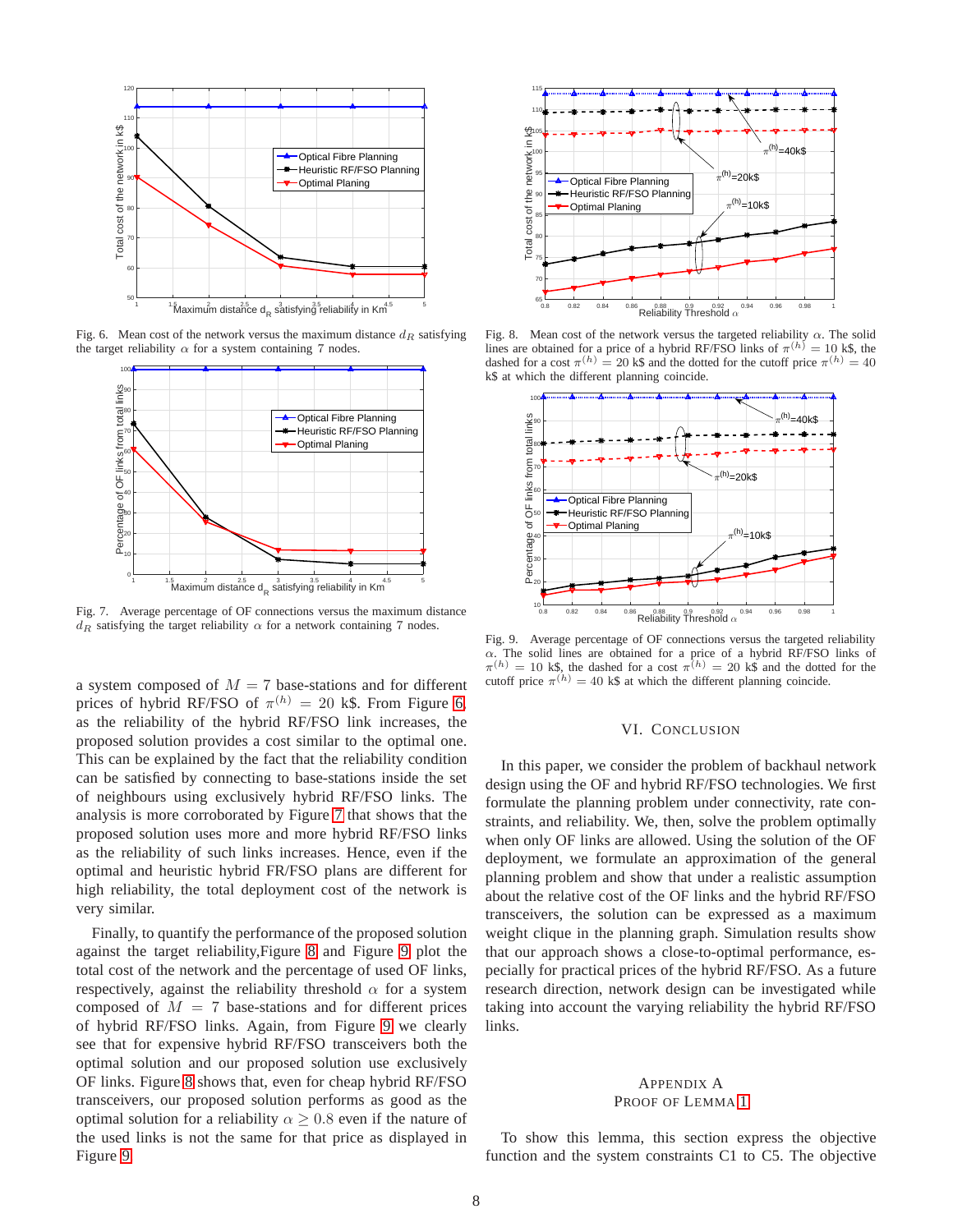function can be written as:

$$
\frac{1}{2} \sum_{i=1}^{M} \sum_{j=1}^{M} X_{ij} \pi_{ij}^{(O)} + Y_{ij} \pi_{ij}^{(h)}.
$$
 (A.1)

**Remark 2.** *Naturally, the objective function should not include the price of the pre-deployed OF links. In other words, it should be written as:*

$$
\frac{1}{2} \sum_{i=1}^{M} \sum_{j=1}^{M} (X_{ij} - P_{ij}) \pi_{ij}^{(O)} + Y_{ij} \pi_{ij}^{(h)}.
$$
 (A.2)

*However, as the term*  $-1/2 \sum_{i=1}^{M} \sum_{j=1}^{M} P_{ij} \pi_{ij}^{(O)}$  *is constant with respect to the optimization variables*  $X_{ij}$  *and*  $Y_{ij}$ *, then it is removed throughout this paper (including the simulations).*

The pre-deployed OF connections condition, i.e., constraint C1, states that the planning solution should include the predeployed OF links. In other words, if nodes  $b_i$  and  $b_j$  have a pre-deployed OF link  $P_{ij} = 1$ , then the solution should have the same connection  $X_{ij} = 1$ . However, the non-existence of a pre-deployed OF link does not add extra constraints to the system. Therefore, constraint C1 can be written, for arbitrary nodes  $b_i$  and  $b_j$ , as follows:

$$
X_{ij}P_{ij} = P_{ij}.\tag{A.3}
$$

The system constraint C2 implies that, at maximum, only one type of connection may exist between any arbitrary nodes  $b_i$ and  $b_i$ . Hence, constraint C2 can be mathematically written as follows:

$$
X_{ij}Y_{ij} = 0.\t\t(A.4)
$$

For an arbitrary BS  $b_i$ , the data rate constraint C3 is satisfied if the sum of the data rate provided by all adjacent nodes exceeds the targeted data rate. Therefore, the constraint can be formulated for all BS  $b_i$  as follows:

$$
\sum_{j=1}^{M} X_{ij} D_{ij}^{(O)} + Y_{ij} D_{ij}^{(h)} \ge D_t.
$$
 (A.5)

As OF links always satisfy the targeted data rate, i.e.,  $D_{ij}^{(O)} \geq$  $D_t$ ,  $\forall i \neq j$ , then the data rate constraint C3 for node  $b_i$  can be reformulated as follows:

$$
\sum_{j=1}^{N} X_{ij} D_t + Y_{ij} D_{ij}^{(h)} \ge D_t.
$$
 (A.6)

The reliability constraint C4 implies that each node should be connected to the network, at all time, with probability  $\alpha$ . As the reliability of each link is independent of the other links, such constraint can be formulated for node  $b_i$  using the complementary event as follows:

$$
1 - \prod_{j=1}^{M} (1 - X_{ij} R_{ij}^{(O)}) (1 - Y_{ij} R_{ij}^{(h)}) \ge \alpha.
$$
 (A.7)

As OF links are always reliable, i.e.,  $R^{(O)}(d_{ij}) \ge \alpha \ \forall i \ne j$ , the reliability constraint can be simplified as follows:

$$
1 - \prod_{j=1}^{M} (1 - X_{ij}\alpha)(1 - Y_{ij}R_{ij}^{(h)}) \ge \alpha.
$$
 (A.8)

Define  $\mathbf{C} = [c_{ij}]$  as the adjacency matrix by  $c_{ij} = X_{ij} +$  $Y_{ij}$ . Since only one type of connections exists between the same BSs then  $c_{ij}$  is a binary variable (i.e.,  $c_{ij} \in \{0, 1\}$ ). The connectivity constraint C5 implies that the graph representing the base-stations is connected. From a graph theory perspective <span id="page-8-1"></span>[\[33\]](#page-12-30), such graph connectivity constraint can be expressed as a function of the Laplacian matrix L defined as  $L = D - C$ , where  $D = diag(d_1, \cdots, d_M)$  is a diagonal matrix with  $d_i = \sum_{j=1}^{M} c_{ij}$ . The diagonalization of the Laplacian matrix is given by  $\mathbf{L} = \mathbf{Q} \Lambda \mathbf{Q}^{-1}$ , where  $\mathbf{\Lambda} = \text{diag}(\lambda_1, \dots, \lambda_M)$ with  $\lambda_1 \leq \lambda_2 \leq \cdots \leq \lambda_M$ . The connectivity condition C5 of the matrix can be written using the algebraic formulation proposed in [\[33\]](#page-12-30) as:

<span id="page-8-6"></span>
$$
\lambda_2 > 0. \tag{A.9}
$$

Combining the objective function [\(A.1\)](#page-8-1) and the constraints [\(A.3\)](#page-8-2), [\(A.4\)](#page-8-3), [\(A.6\)](#page-8-4), [\(A.8\)](#page-8-5), and [\(A.9\)](#page-8-6), gives the optimization problem proposed in [\(1\)](#page-2-2).

# <span id="page-8-0"></span>APPENDIX B

#### PROOF OF THEOREM [1](#page-3-4)

To show the theorem, this section proposes first to demonstrate that Algorithm [1](#page-3-1) outputs the optimal solution to the optimization problem stated in Lemma [2](#page-3-2) for a network without pre-deployed links. The second part of the section extends the result to network with pre-deployed OF connections.

#### <span id="page-8-2"></span>*A. Network Without Pre-deployed OF Links*

<span id="page-8-3"></span>To proof this theorem for a network without pre-deployed links, we first prove that Algorithm [1](#page-3-1) produces a feasible solution to the problem. Afterward, we show that any graph that can be reduced, using Algorithm [2,](#page-9-0) to a single cluster includes the graph outputted by Algorithm [1.](#page-3-1) Finally, we show that any solution that cannot be reduced to a single cluster is not optimal.

Algorithm [2](#page-9-0) can be seen as a complement of Algorithm [1.](#page-3-1) As for Algorithm [1,](#page-3-1) in Algorithm [2](#page-9-0) begins by generating a cluster of each BS in the system. Afterward, two groups at the minimum price of each other and whose BSs at the minimum price are connected are merged into a single cluster. The process is repeated until no further connection can be found. The steps of the algorithm are summarized in Algorithm [2.](#page-9-0)

<span id="page-8-5"></span><span id="page-8-4"></span>Let  $\overline{\mathcal{Z}} = {\overline{Z}_1, \dots, \overline{Z}_{|\overline{Z}|}}$  be the clustering at any step of Algorithm [1.](#page-3-1) First note that  $\overline{z}$  is a partition of  $\beta$ . We proof by induction that nodes inside any cluster  $Z_i$ ,  $1 \leq i \leq |\mathcal{Z}|$ are connected. Clearly, for a cluster  $Z_i$  with  $|Z_i| = 1$  (the cluster contains a single node), all nodes inside the cluster are connected. Assume that all clusters  $\overline{Z}_i$  of size  $|\overline{Z}_i| \leq n$ are connected. From the last step of Algorithm [1](#page-3-1) clusters of size  $n + 1$  can be generated only by merging two clusters  $\overline{Z}_j$  and  $\overline{Z}_k$  with  $|\overline{Z}_j|, |\overline{Z}_k| < n$  and  $|\overline{Z}_j| + |\overline{Z}_k| = n + 1$ . Since by construction such clusters are connected  $(\overline{X}_{jk} =$  $\overline{X}_{kj} = 1$  with  $b_j \in \overline{Z}_j$  and  $b_k \in \overline{Z}_k$ ), then the resulting cluster  $\overline{Z}_i$  from merging  $\overline{Z}_j$  and  $\overline{Z}_k$  is also connected. Therefore, all nodes within any arbitrary cluster  $\overline{Z}_i$ ,  $1 \leq i \leq |\overline{Z}|$  are connected. Finally, since  $\overline{z}$  contains a single cluster at the end of Algorithm [1](#page-3-1) (i.e.,  $|\overline{\mathcal{Z}}|=1$ ) and it is a partition of B (contains all the nodes in the network), then all the nodes are connected. Hence the outputted solution satisfy constraint [\(2d\)](#page-3-5). By construction, we can easily see that the connections are binary and symmetric. In other words, the outputted solution satisfy constraints [\(2b\)](#page-3-6) and [\(2e\)](#page-3-2) which conclude that it is a feasible solution.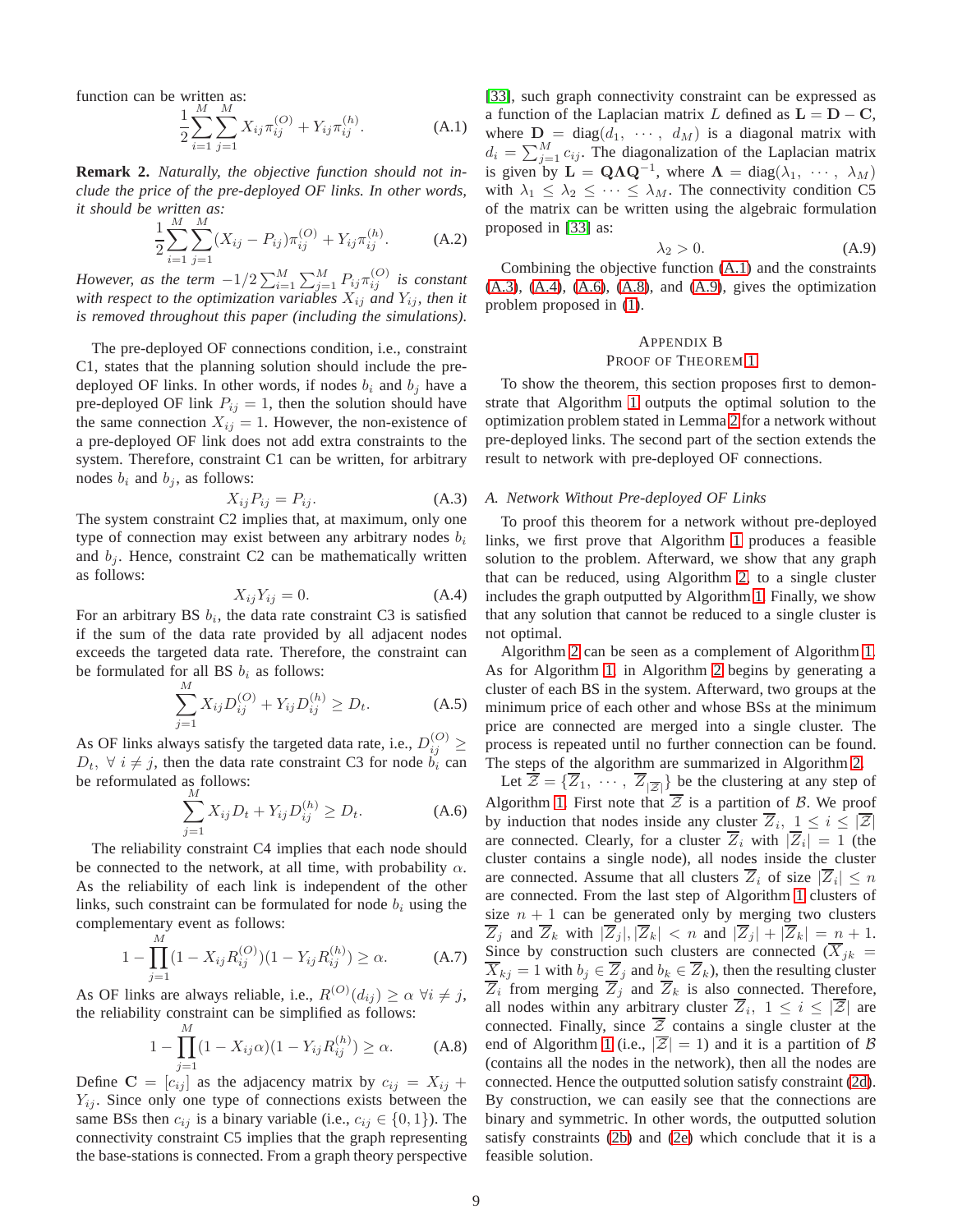<span id="page-9-0"></span>**Algorithm 2** Clustering Algorithm

**Require:**  $\mathcal{B}, \pi^{(O)}$ , and  $X_{ij}$ ,  $1 \leq i, j \leq M$ . Initialize  $\mathcal{Z} = \emptyset$ . **for all**  $b \in \mathcal{B}$  **do**  $\mathcal{Z} = \{\mathcal{Z}, \{b\}\}.$ **end for** Initialize  $t = TRUE$ . **while**  $t =$ TRUE **do**  $t =$ FALSE. **for all**  $Z \neq Z' \in \mathcal{Z}$  **do if**  $\sum$  $b_i \in Z$  $b_j \in Z'$  $X_{ij} = 1$  **then**  $Z^* = \arg\min_{\substack{X \in \mathcal{Z} \\ X \neq Z'}}$  $\sqrt{ }$  $\begin{bmatrix} \min\limits_{b\in X}\substack{b\in X}\end{bmatrix}$  $\pi^{(O)}(b, b')$ 1  $\overline{1}$  $Z'^* = \arg\min_{\substack{X \in \mathcal{Z} \\ X \neq Z}}$  $\sqrt{ }$ min b∈X b ′∈Z  $\pi^{(O)}(b', b)$ 1  $\vert \cdot$ **if**  $Z = Z^*$  and  $\overline{Z'} = Z'^*$  **then**  $(b_i, b_j) = \arg \min_{\pi} \pi^{(O)}(b, b').$ b∈Z b ′∈Z ′ **if**  $X_{ij} = 1$  **then**  $\mathcal{Z} = \mathcal{Z} \setminus \{Z\}$  $\mathcal{Z} = \mathcal{Z} \setminus \{Z'\}$  $\mathcal{Z} = \{ \mathcal{Z}, \{ Z_i, Z_j \} \}.$  $t =$ TRUE **end if end if end if end for end while**

Let  $X_{ij}$ ,  $1 \leq i, j \leq M$  be a feasible solution and let  $\mathcal{Z}$  be the outputted clustering by Algorithm [2](#page-9-0) when inputted  $X_{ij}$ . We can clearly see that  $Z$  is a partition of  $B$ . Therefore, if  $|\mathcal{Z}| = 1$ , then  $\mathcal{Z} = \overline{\mathcal{Z}}$  since there exist only a unique partition containing a single element (the set  $\beta$  itself). This concludes that any graph that can be reduced, using Algorithm [2,](#page-9-0) to a single cluster includes all the connections that are created in the graph outputted by Algorithm [1.](#page-3-1) Since  $\pi^{(O)}$  is a strictly positive function and that the graph outputted by Algorithm [1](#page-3-1) have the minimum number of connections among all the graphs that can be reduced to a single cluster using Algorithm [2,](#page-9-0) then the solution of Algorithm [1](#page-3-1) is the best solution among the solutions that can be reduced to a single cluster using Algorithm [2.](#page-9-0)

Now assume that  $|\mathcal{Z}| \neq 1$ . We can clearly see that  $|\mathcal{Z}| \geq 3$ . Otherwise, if there exist only two clusters (i.e.,  $|\mathcal{Z}| = 2$ ) and since the solution is feasible, then they are connected. Due to the fact they are only two, then two cases can be distinguished:

- The BSs at the minimum price of each others are connected and hence they can be reduced to a single cluster. Therefore, clustering  $|\mathcal{Z}| = 2$  cannot be outputted by Algorithm [2.](#page-9-0)
- The BSs at the minimum price of each others are not connected. Then the solution having the same connections except for the link between the two cluster being replaced

with the connection of BSs at the minimum price of each others produces a feasible solution at a lower cost. Therefore, the initial solution is not optimal.

Let  $\mathcal{Z} = \{Z_1, \cdots, Z_{|\mathcal{Z}|}\}, |\mathcal{Z}| \geq 3$  be the outputted clustering by Algorithm [2.](#page-9-0) Define the reduced clustering as  $\tilde{\mathcal{Z}} = \{Z_1, Z_2, \{Z_3 \cup \cdots \cup Z_{|\mathcal{Z}|}\}\}\ = \{\tilde{Z_1}, \tilde{Z_2}, \tilde{Z_3}\}\.$  We can clearly see that  $|\mathcal{Z}| = 3$  with none of the clusters connected and at minimum price of each other.

# <span id="page-9-1"></span>**Lemma 4.** *For any three points in the plane, there must exist two points at the minimum distance from each others.*

*Proof:* Let a, b, c be the three points in the plane and assume that there do not exist two points at minimum distance of each other. The only possible configuration (up to a permutation of the points) is that  $a$  at minimum distance from  $b$  and  $b$  is not. Hence  $b$  is at minimum distance from  $c$  which is at its turn at minimum distance from  $a$ . These conditions yield  $d(a, b) < d(a, c), d(b, c) < d(b, a)$  and  $d(c, a) \langle d(c, b) \rangle$ . Since the distance operator is symmetric then,  $d(c, a) < d(c, b) = d(b, c) < d(b, a) = d(a, b) < d(a, c)$ . In other words,  $d(a, c) < d(a, c)$ , which is impossible. Therefore for any three points in the plane, there must exist two points at minimum distance of each others.

From Lemma [4,](#page-9-1) there must exist two clusters at the minimum price of each other. Since they have not been reduced to a single cluster, then they are not connected. For simplicity, assume  $\tilde{Z}_1$  and  $\tilde{Z}_2$  are at minimum price of each other and since the graph is connected then  $\tilde{Z_1}$  and  $\tilde{Z_3}$  are connected and similarly for  $\tilde{Z}_2$  and  $\tilde{Z}_3$ . Moreover, it can be easily concluded that all nodes inside the clusters are connected. Otherwise, assume  $\tilde{Z}_3$  can be split into two non-connected clusters  $\tilde{Z}$ and  $\tilde{Z}'$  with  $\tilde{Z}_1$  connected only to  $\tilde{Z}$  and  $\tilde{Z}_2$  connected only to  $\tilde{Z}'$ . Then, since  $\tilde{Z}_1$  and  $\tilde{Z}_2$  are not connected, the whole graph is not connected and the solution is not feasible.

The clustering connecting  $\tilde{Z}_1$  with  $\tilde{Z}_2$  and  $\tilde{Z}_1$  with  $\tilde{Z}_3$  (or  $\tilde{Z}_2$  with  $\tilde{Z}_3$ ) produces also a feasible solution at a lower cost since the sum of the prices is minimized  $(\pi^{(O)}(\tilde{Z}_1, \tilde{Z}_2))$  <  $\min(\pi^{(O)}(\tilde{Z}_1, \tilde{Z}_3), \pi^{(O)}(\tilde{Z}_2, \tilde{Z}_3))$ ). Therefore,  $\tilde{\mathcal{Z}}$  is not optimal and by extension  $Z$  is also not optimal. Finally, we can conclude that the optimal solution is the solution containing a single cluster. Therefore, the solution outputted by Algorithm [1](#page-3-1) is the optimal solution to the problem proposed in Lemma [2.](#page-3-2)

## *B. Network With Pre-deployed OF Links*

It can explicitly be noted that for a network with predeployed OF links, Algorithm [1](#page-3-1) produces a feasible solution. In fact, as for the previous subsection, the solution outputted by the algorithm satisfy the constraints [\(2d\)](#page-3-5), [\(2b\)](#page-3-6), and [\(2e\)](#page-3-2). Furthermore, from the initialization of the variables  $X_{ij}$ ,  $1 \leq$  $i, j \leq M$ , the solution satisfies constraint [\(2c\)](#page-3-7).

From the initialization of the clusters, all the base-stations that are connected with pre-deployed OF links are merged in the same cluster. Such initialization implies the following two properties:

- 1) Only the pre-deployed OF links connect such BSs.
- 2) Any node connected to the cluster is connected to the BS with minimal cost inside that cluster.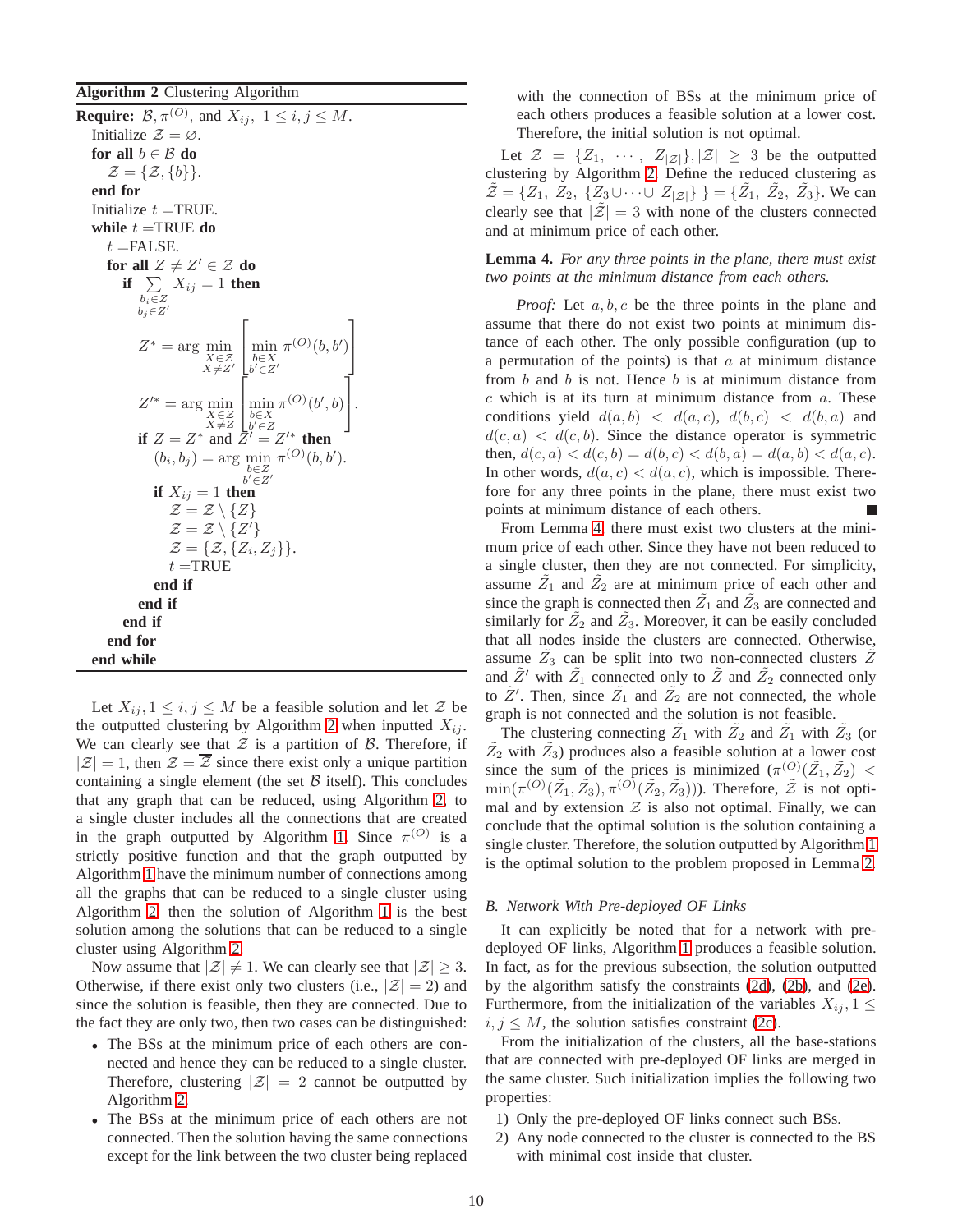Therefore, to show that the solution of Algorithm [1](#page-3-1) is the optimal planning for the problem proposed in Lemma [2,](#page-3-2) it is sufficient to show that any solution that violates the properties above is not optimal. Finally, as clusters can be seen as new nodes in a network without pre-deployed OF links, the result of the first part of the section guarantee the optimality of the solution.

Assume that in the optimal solution, a connection exists between two nodes in the same cluster. As these nodes are connected via pre-deployed OF link through single or multihop connection, then removing the extra connection produces a feasible solution at a lower cost. Hence, the optimal solution contains only the pre-deployed OF links connecting BSs in each cluster.

Similarly, assume there exists a node connected to a cluster in the optimal solution that is not linked to the BS with minimal cost in that cluster. It can be readily seen that as the nodes in the cluster are all connected, then removing the connection and replacing it with the minimal cost one produces a feasible solution at a lower cost. Therefore, such connection does not exist in the optimal solution. Finally, the solution generated by Algorithm [1](#page-3-1) is the optimal planning for the problem proposed in Lemma [2.](#page-3-2)

# <span id="page-10-0"></span>APPENDIX C PROOF OF LEMMA [3](#page-4-7)

To prove this lemma, we prove that any solution to [\(6\)](#page-4-2) is a feasible solution to [\(1\)](#page-2-2). We first show that constraint [\(6g\)](#page-4-3) is equivalent to constraint [\(1g\)](#page-2-7). In the original problem formulation [\(1\)](#page-2-2), the reliability constraint is:

$$
1 - \prod_{j=1}^{M} (1 - X_{ij}\alpha)(1 - Y_{ij}R_{ij}^{(h)}) \ge \alpha.
$$
 (C.1)

It can easily be seen that  $(C.1)$  is satisfied, for node  $b_i$  if and only if at least one of the following options is correct:

- 1)  $\sum_{j=1}^{M} X_{ij} > 0 \Rightarrow$  Node  $b_i$  is connected to another node with an OF link which provides full reliability.
- 2)  $\sum_{j \in \mathcal{R}_i}^{M} Y_{ij} > 0 \Rightarrow$  Node  $b_i$  is connected to another node with a hybrid RF/FSO link to a nearby node that provides full reliability.
- 3)  $1-\prod_{j\in\overline{\mathcal{R}}_i}(1-Y_{ij}R_{ij}^{(h)})\geq\alpha\Rightarrow\text{Node }b_i$  is connected to a sufficiently large number of nodes to satisfy the reliability constraint.

In the rest part of the proof, we show that constraint [\(6g\)](#page-4-3) regroups the three scenarios mentioned above. Applying a logarithmic transformation to the third option and rearranging the terms yields the following expression:

$$
\sum_{j \in \overline{\mathcal{R}}_i} \log(1 - Y_{ij} R_{ij}^{(h)}) \le \log(1 - \alpha). \tag{C.2}
$$

Given that the reliability of nodes  $j \notin \mathcal{R}_i$  is small, i.e.,  $R_{ij}^{(h)} \lll 1$ , then  $Y_{ij}R_{ij}^{(h)} \lll 1, \forall j \notin \mathcal{R}_i$ . Applying a first order Taylor expansion of the logarithm yield the condition :

$$
\sum_{j \in \overline{\mathcal{R}}_i} -Y_{ij} R_{ij}^{(h)} \le \log(1 - \alpha). \tag{C.3}
$$

Let  $\tilde{\alpha} = \frac{1}{1-(1-\alpha)}$  $\frac{1}{\log(1-\alpha)}$ . Rearranging the terms of [\(C.3\)](#page-10-3) and including the first and second option discussed in the previous paragraph gives the following constraint:

<span id="page-10-4"></span>
$$
\sum_{j=1}^{M} X_{ij} \tilde{\alpha} + \sum_{j \in \mathcal{R}_i} Y_{ij} \tilde{\alpha} + \sum_{j \in \overline{\mathcal{R}}_i} Y_{ij} R_{ij}^{(h)} \ge \tilde{\alpha}.
$$
 (C.4)

It can clearly be seen that setting  $\sum_{j=1}^{M} X_{ij} > 0$ , and/or  $\sum_{j \in \mathcal{R}_i}^M Y_{ij} > 0$ , and/or  $1 - \prod_{j \in \overline{\mathcal{R}}_i} (1 - Y_{ij} R_{ij}^{(h)}) \geq \alpha$ automatically satisfy [\(C.4\)](#page-10-4) which proves that constraint [\(6g\)](#page-4-3) is equivalent to constraint [\(1g\)](#page-2-7).

We, now, show that constraint [\(6h\)](#page-4-4) is included in constraint [\(1h\)](#page-2-3) as it is the second and last constraint changing from one formulation to the other. Constraint [\(6h\)](#page-4-4) ensures that, for all connections  $\overline{X}_{ij} = 1$  that are generated by Algorithm [1,](#page-3-1) a similar connections (OF or hybrid RF/FSO link) between nodes  $b_i$  and  $b_j$  must exist. For connections  $X_{ij} = 0$ , the constraint is always satisfied and connection may or may not exist. From Theorem [1,](#page-3-4) Algorithm [1](#page-3-1) produces a connected graph. In other words,  $\lambda_2 > 0$ . Therefore, constraint [\(6h\)](#page-4-4) is included in constraint [\(1h\)](#page-2-3). A feasible solution to [\(6\)](#page-4-2) is, therefore, a feasible solution to [\(1\)](#page-2-2). In Theorem [2,](#page-4-8) we show that the optimal solution to  $(6)$  is the optimal solution to  $(1)$ in many scenarios (but not all). Therefore, the approximation of problem [\(1\)](#page-2-2) by the problem [\(6\)](#page-4-2) is tight.

## <span id="page-10-1"></span>APPENDIX D PROOF OF THEOREM [2](#page-4-8)

In this theorem, we show that the optimal solution  $X_{ij}^*, Y_{ij}^*, 1 \le i, j \le M$  to [\(6\)](#page-4-2) should satisfy  $X_{ij}^* + Y_{ij}^* = 1$ only if  $(i, j) \in \mathcal{N}_j \times \mathcal{N}_i$ .

<span id="page-10-2"></span>**Remark 3.** *Note that if any feasible solution*  $X_{ij}$ ,  $Y_{ij}$  *to the general problem [\(1\)](#page-2-2) that verify Theorem [2,](#page-4-8) then the solution is feasible to* [\(6\)](#page-4-2)*. In other words, if*  $X_{ij}$ ,  $Y_{ij}$  *feasible to* [\(1\)](#page-2-2) and  $X_{ij}+Y_{ij}=1$  only if  $(i,j) \in \mathcal{N}_j \times \mathcal{N}_i$ , then  $(X_{ij}+Y_{ij})\overline{X}_{ij}=1$  $\overline{X}_{ij}$ *. This can be easily concluded given the construction of*  $\mathcal{N}_i, \leq i \leq M$  as the minimum set of nodes that can generate a *connected graph. Since all*  $(x, y)$  *such that*  $\overline{X}_{xy} = 1$  *are at the edge of at least one of the* N<sup>i</sup> *, then the only connected solution that satisfies Theorem [2](#page-4-8) is feasible to [\(6\)](#page-4-2). In that scenario, the optimal solution of [\(1\)](#page-2-2) and [\(6\)](#page-4-2) are the same.*

Assume  $\exists (x, y)$  such that  $X_{xy}^* + Y_{xy}^* = 1$  and  $(x, y) \notin$  $\mathcal{N}_y \times \mathcal{N}_x$ . Two scenarios can be distinguished:

- $\mathcal{B} \setminus \{b_x, b_y\}$  represents a connected subgraph.
- $\mathcal{B} \setminus \{b_x, b_y\}$  is not a connected subgraph.

For the first scenario, consider the reduced network  ${b_x, b_y, \tilde{b}_k}$ . Clearly, we have  $b_{x*}, b_{y*} \in \tilde{b}_k$ . Define the following planning:

<span id="page-10-3"></span>
$$
\tilde{X}_{ij} = \begin{cases}\n1 & \text{if } i = x \text{ and } j = x^* \\
1 & \text{if } j = y \text{ and } j = y^* \\
0 & \text{if } i = x \text{ and } j = y \\
X_{ij}^* & \text{otherwise}\n\end{cases}
$$
\n
$$
\tilde{Y}_{ij} = \begin{cases}\n0 & \text{if } i = x \text{ and } j = x^* \\
0 & \text{if } j = y \text{ and } j = y^* \\
0 & \text{if } i = x \text{ and } j = y \\
Y_{ij}^* & \text{otherwise,} \n\end{cases}
$$
\n(D.1)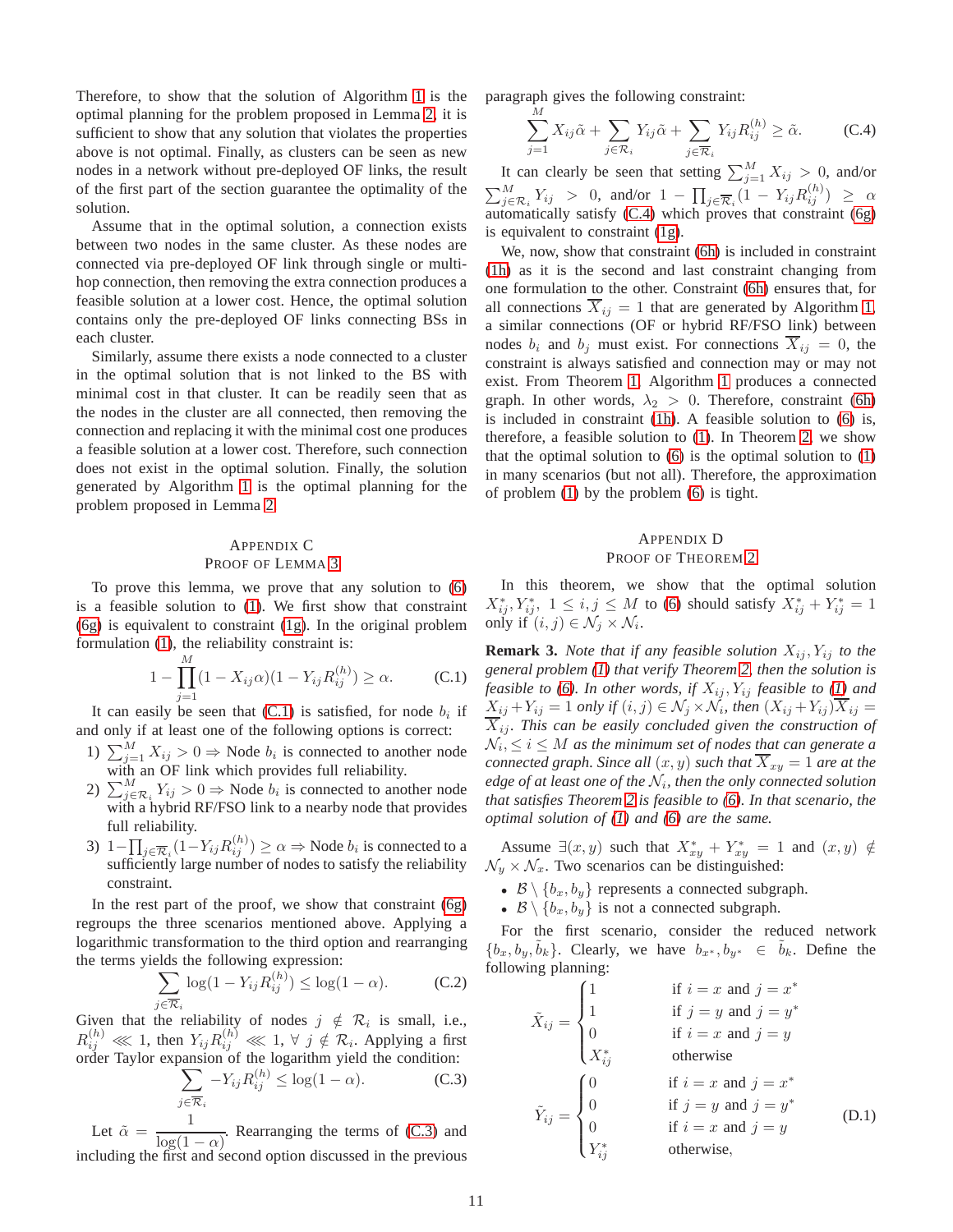in which the connection between  $b_x$  and  $b_y$  is replaced by two connections between  $b_x$  and  $b_{x*}$  and between  $b_y$  and  $b_{y*}$ . We can clearly see that the network is connected. Moreover, since  $b_x$  and  $b_y$  are connected with an OF link, then the data rate constraint is satisfied for both nodes. Therefore,  $\tilde{X}_{ij}, \tilde{Y}_{ij}, 1 \le i, j \le M$  represents a feasible solution. Moreover, The difference in cost between the optimal planning  $X_{ij}^*, Y_{ij}^*$  and the planning  $\tilde{X}_{ij}, \tilde{Y}_{ij}$  is lower bounded by:

$$
\pi(b_x, b_y) - (\pi^{(O)}(b_x, b_{x^*}) + \pi^{(O)}(b_y, b_{y^*}))
$$
 (D.2)  
\n
$$
\geq \pi^{(h)}(b_x, b_y) - (\pi^{(O)}(b_x, b_{x^*}) + \pi^{(O)}(b_y, b_{y^*})) \geq 0.
$$

From assumption [\(5\)](#page-4-1), the difference is positive. This concludes that  $X^*_{i,j}, Y^*_{i,j}, 1 \leq i, j \leq M$  is not the optimal solution.

**Remark 4.** *For scenario 1,*  $X^*_{i,j}$ ,  $Y^*_{i,j}$ ,  $1 \leq i, j \leq M$  *can be the optimal solution to the original problem [\(1\)](#page-2-2). Hence, for this configuration, the optimal solution of [\(1\)](#page-2-2) and [\(6\)](#page-4-2) are the same.*

For scenario 2, let the network be reduced to  $\{b_x, b_y, \tilde{b}_k, \tilde{b}_l\}$ with  $b_x$  connected to  $b_k$ , which is a connected subgraph,  $b_y$ connected  $\tilde{b}_l$ , which is a connected subgraph, and  $\tilde{b}_k$  and  $\tilde{b}_l$ are not connected. Since  $X^*_{i,j}, Y^*_{i,j}, 1 \leq i, j \leq M$  is a feasible solution to [\(6\)](#page-4-2), then it satisfies constraint [\(6h\)](#page-4-4). In other words,  $X_{k,l}^* + Y_{k,l}^* = 1$ ,  $\forall k, l$  such that  $\overline{X}_{kl} = 1$ . Note that  $\overline{X}_{xy} = 0$ . Otherwise, by construction of the neighbours sets, we have  $(x, y) \in \mathcal{N}_y \times \mathcal{N}_x$ . Define the planning  $\tilde{X}_{ij}$ ,  $\tilde{Y}_{ij}$  such that

$$
\tilde{X}_{ij} = \begin{cases}\n0 & \text{if } i = x \text{ and } j = y \\
X_{ij}^* & \text{otherwise}\n\end{cases}
$$
\n
$$
\tilde{Y}_{ij} = \begin{cases}\n0 & \text{if } i = x \text{ and } j = y \\
Y_{ij}^* & \text{otherwise.} \n\end{cases}
$$
\n(D.3)

The planning  $\tilde{X}_{ij}$ ,  $\tilde{Y}_{ij}$  satisfy [\(6h\)](#page-4-4). However, we can clearly see that the graph is not connected. Therefore,  $X^*_{i,j}$ ,  $Y^*_{i,j}$ ,  $1 \leq$  $i, j \leq M$  is not a feasible solution. This concludes that scenario 2 is not feasible. Finally, we conclude that the optimal solution  $X^*_{i,j}, Y^*_{i,j}, 1 \leq i,j \leq M$  to [\(6\)](#page-4-2) should satisfy  $X^*_{xy} + Y^*_{xy} = 1$  only if  $(x, y) \in \mathcal{N}_y \times \mathcal{N}_x$ .

**Remark 5.** *Scenario 2 can be a feasible scenario if*  $X^*_{i,j}, Y^*_{i,j}, 1 \leq i,j \leq M$  is the optimal solution to the original *problem [\(1\)](#page-2-2). In that case, two scenarios can be distinguished:*

- $b_{x^*} \in \mathcal{N}_y$  and  $b_{y^*} \in \mathcal{N}_x$ . In that case  $\tilde{X}_{ij}, \tilde{Y}_{ij}$  presented *for scenario 1 produces a feasible solution with lower cost. Therefore, the optimal solution of [\(1\)](#page-2-2) and [\(6\)](#page-4-2) are the same.*
- $b_{x^*} \notin \mathcal{N}_y$  or  $b_{y^*} \notin \mathcal{N}_x$ . In this configuration, no *conclusion can be reached about the optimal solution of [\(1\)](#page-2-2) and [\(6\)](#page-4-2) is an upper bound of the minimum of [\(1\)](#page-2-2).*

*Therefore, the approximation of the problem [\(1\)](#page-2-2) by the problem [\(6\)](#page-4-2) is a tight approximation.*

## <span id="page-11-0"></span>APPENDIX E PROOF OF THEOREM [3](#page-4-9)

To proof this theorem, we first prove that there is a one to one mapping between the set of feasible solution of a modified version of problem [\(6\)](#page-4-2) and the set of cliques of degree M in the *planning* graph  $\mathcal{G}(\mathcal{V}, \mathcal{E})$ . To conclude the proof, we show that the weight of the clique is equivalent to the merit function of the optimization problem [\(6\)](#page-4-2).

From Theorem [2,](#page-4-8) we have  $X_{ij} = 0$  and  $Y_{ij} = 0$  $(0, \forall (b_i, b_j) \notin \mathcal{N}_j \times \mathcal{N}_i$ . Hence the objective function [\(6a\)](#page-4-10) and constraint [\(6f\)](#page-4-11) can be replaced by:

$$
\max -\frac{1}{2} \sum_{i=1}^{M} \sum_{j \in \mathcal{N}_i} X_{ij} \pi_{ij}^{(O)} + Y_{ij} \pi_{ij}^{h}.
$$
 (E.1)

Similarly, since  $X_{ij} = 0$  and  $Y_{ij} = 0$ ,  $\forall (b_i, b_j) \notin \mathcal{N}_j \times \mathcal{N}_i$ , then  $(X_{ij}, Y_{ij}) = (X_{ji}, Y_{ji})$  is always verified for  $(b_i, b_j) \notin$  $\mathcal{N}_j \times \mathcal{N}_i$ . Hence the constraints [\(6b\)](#page-4-12), [\(6c\)](#page-4-13), and [\(6e\)](#page-4-14) can be replaced by:

$$
(X_{ij}, Y_{ij}) = (X_{ji}, Y_{ji}), \forall (b_i, b_j) \in \mathcal{N}_j \times \mathcal{N}_i
$$
  
\n
$$
X_{ij}Y_{ij} = 0, \forall (b_i, b_j) \in \mathcal{N}_j \times \mathcal{N}_i
$$
  
\n
$$
\sum_{j \in \mathcal{N}_i} X_{ij}D_t + Y_{ij}D_{ij}^{(h)} \ge 1, D_t \le i \le M.
$$
 (E.2)

By definition of the set  $\mathcal{N}_i$ , we have  $X_{ij} = 0, \forall j \notin \mathcal{N}_i$ . Therefore, constraint [\(6h\)](#page-4-4) may be written as:

$$
(X_{ij} + Y_{ij})\overline{X}_{ij} = \overline{X}_{ij}, \forall j \in \mathcal{N}_i, 1 \le i \le M.
$$
 (E.3)  
The problem (6) can be reformulated as:

$$
\max - \frac{1}{2} \sum_{i=1}^{M} \sum_{j \in \mathcal{N}_i} X_{ij} \pi_{ij}^{(O)} + Y_{ij} \pi_{ij}^{h}
$$

subject to  $(X_{ij}, Y_{ij}) = (X_{ji}, Y_{ji}), \forall (b_i, b_j) \in \mathcal{N}_j \times \mathcal{N}_i$ 

$$
X_{ij}P_{ij} = P_{ij}, \forall (b_i, b_j) \in \mathcal{N}_j \times \mathcal{N}_i
$$
  
\n
$$
X_{ij}Y_{ij} = 0, \forall (b_i, b_j) \in \mathcal{N}_j \times \mathcal{N}_i
$$
  
\n
$$
\sum_{j \in \mathcal{N}_i} X_{ij}D_t + Y_{ij}D_{ij}^{(h)} \ge D_t, \ 1 \le i \le M
$$
  
\n
$$
\sum_{j \in \mathcal{N}_i \cap \mathcal{R}_i} (X_{ij} + Y_{ij})\tilde{\alpha} + \sum_{j \in \in \mathcal{N}_i \cap \overline{\mathcal{R}}_i} Y_{ij}R_{ij}^{(h)} \ge \tilde{\alpha}
$$
  
\n
$$
(X_{ij} + Y_{ij})\overline{X}_{ij} = \overline{X}_{ij}, \forall j \in \mathcal{N}_i, 1 \le i \le M
$$
  
\n
$$
X_{ij}, Y_{ij} \in \{0, 1\}, \ 1 \le i, j \le M.
$$
 (E.4)

Let  $\gamma_i = \{(X_{ij_1}, Y_{ij_1}), \dots, (X_{ij_{|\mathcal{N}_i|}}, Y_{ij_{|\mathcal{N}_i|}})\}\)$  be the new variable. Using the variables  $\gamma_i$  and the definition of the sets  $\mathcal{C}_i$ , the problem can be written as:

<span id="page-11-2"></span><span id="page-11-1"></span>
$$
\max \sum_{i=1}^{M} w(\gamma_i)
$$
\nsubject to  $\gamma_i \in C_i, 1 \leq i \leq M$   
\n $(X_{ij}, Y_{ij}) = (X_{ji}, Y_{ji}), \forall 1 \leq i \neq j \leq M.$   
\n(E.5b)

Let C be the set of cliques of degree M in the *planning* graph and let  $F$  be the set of feasible solutions to the optimization problem [\(E.5\)](#page-11-1). We first proof that any clique  $C = \{v_1, \cdots, v_M\} \in \mathbb{C}$  satisfy constraints [\(E.5a\)](#page-11-2), and [\(E.5b\)](#page-11-1). Then, we prove the converse. In other words, for element in  $\mathbb{F}$ , there exists a clique in  $\mathbb{C}$ .

Let  $C = \{v_1, \dots, v_M\} \in \mathbb{C}$ . Assume  $\exists k, i, j$  such that  $v_i, v_j \in \mathcal{C}_k$ . Since all the vertices in a clique are connected, then from the connectivity condition C1, vertices  $v_i$  and  $v_j$ are not connected. Hence  $\neq k, i, j$  such that  $v_i, v_j \in \mathcal{C}_k$ . Given that the clique contain  $M$  elements, then constraint [\(E.5a\)](#page-11-2) is satisfied. The connectivity condition C2 ensures that  $(X_{ij}, Y_{ij}) = (X_{ji}, Y_{ji})$  for all vertices. Therefore, C is a feasible solution to [\(E.5\)](#page-11-1). Similarly, let  $\{c_1, \cdots, c_M\}$  be a